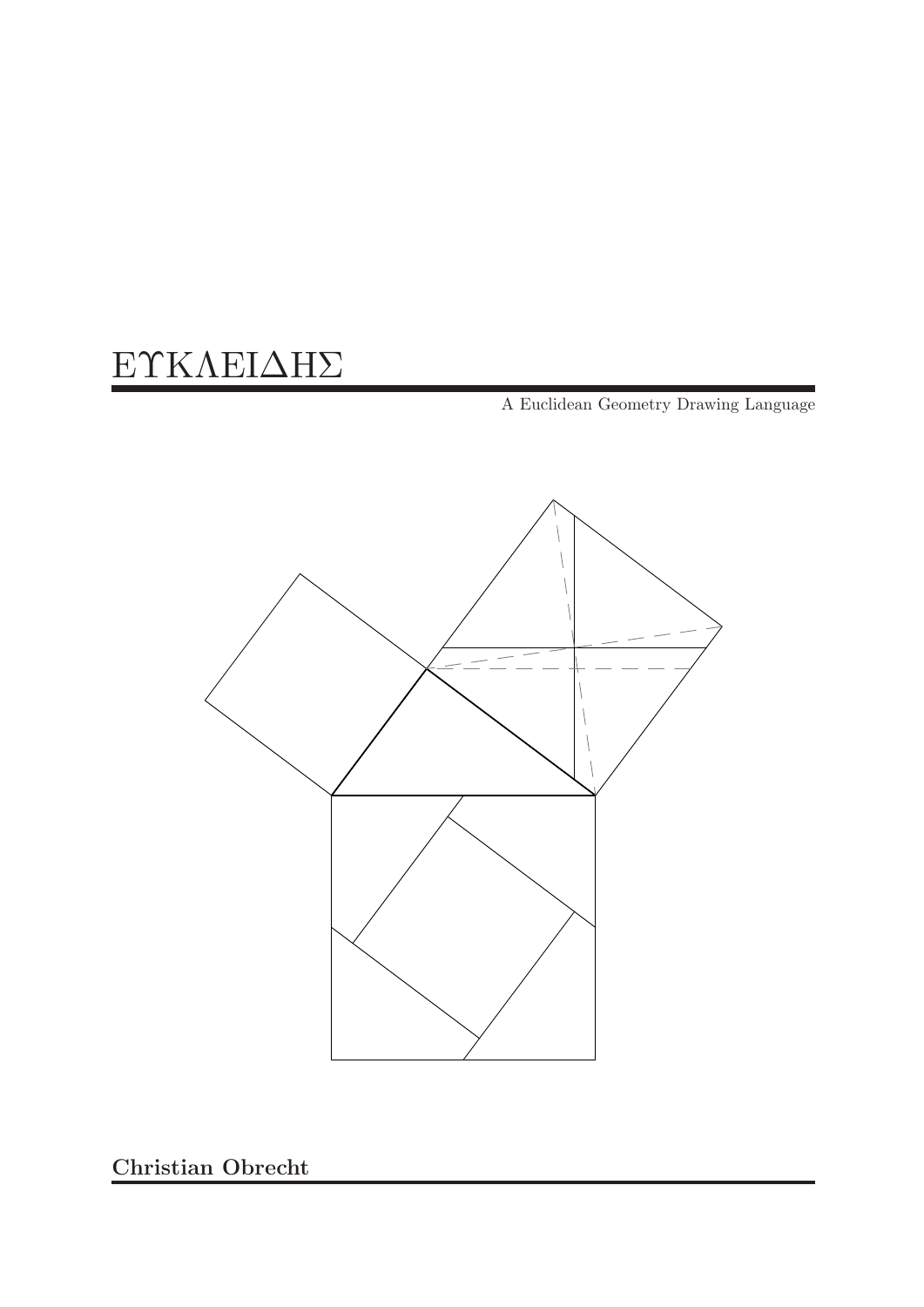Copyright  $\odot$  2010, Christian Obrecht.

Permission is granted to make and distribute verbatim copies of this manual provided the copyright notice and this permission notice are preserved on all copies.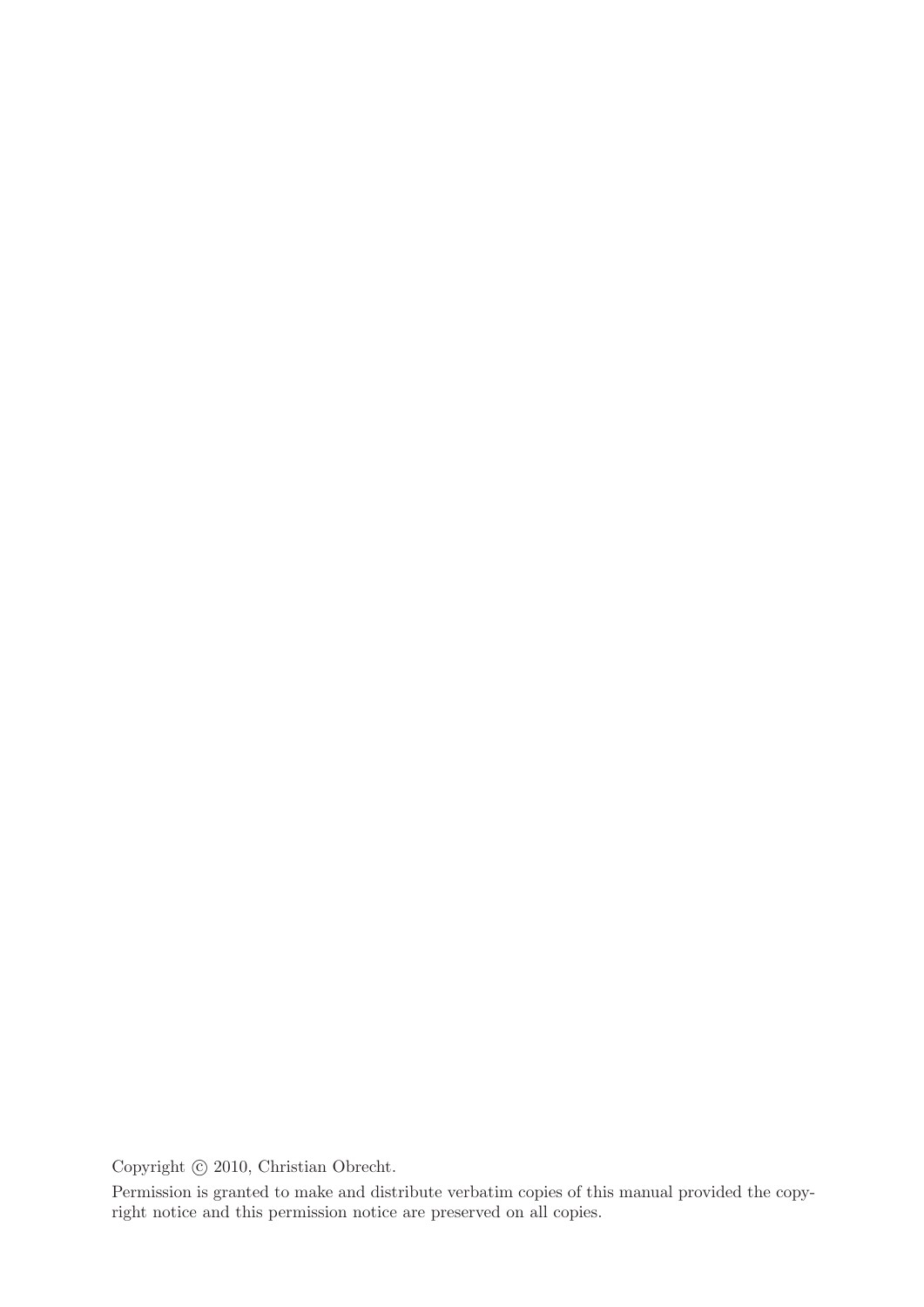# Table of Contents

| $\mathbf{1}$   | 1.1<br>1.2<br>1.3                          |    |
|----------------|--------------------------------------------|----|
| $\overline{2}$ | 2.1<br>2.2<br>2.3<br>2.4<br>2.5<br>2.6     |    |
| 3              | 3.1<br>3.2<br>3.3<br>3.4<br>3.5            |    |
| $\overline{4}$ | 4.1<br>4.2                                 |    |
| $\overline{5}$ | 5.1<br>5.2<br>5.3<br>5.4<br>$5.5\,$<br>5.6 |    |
| 6              | 6.1<br>6.2<br>6.3                          |    |
|                |                                            | 25 |
|                |                                            |    |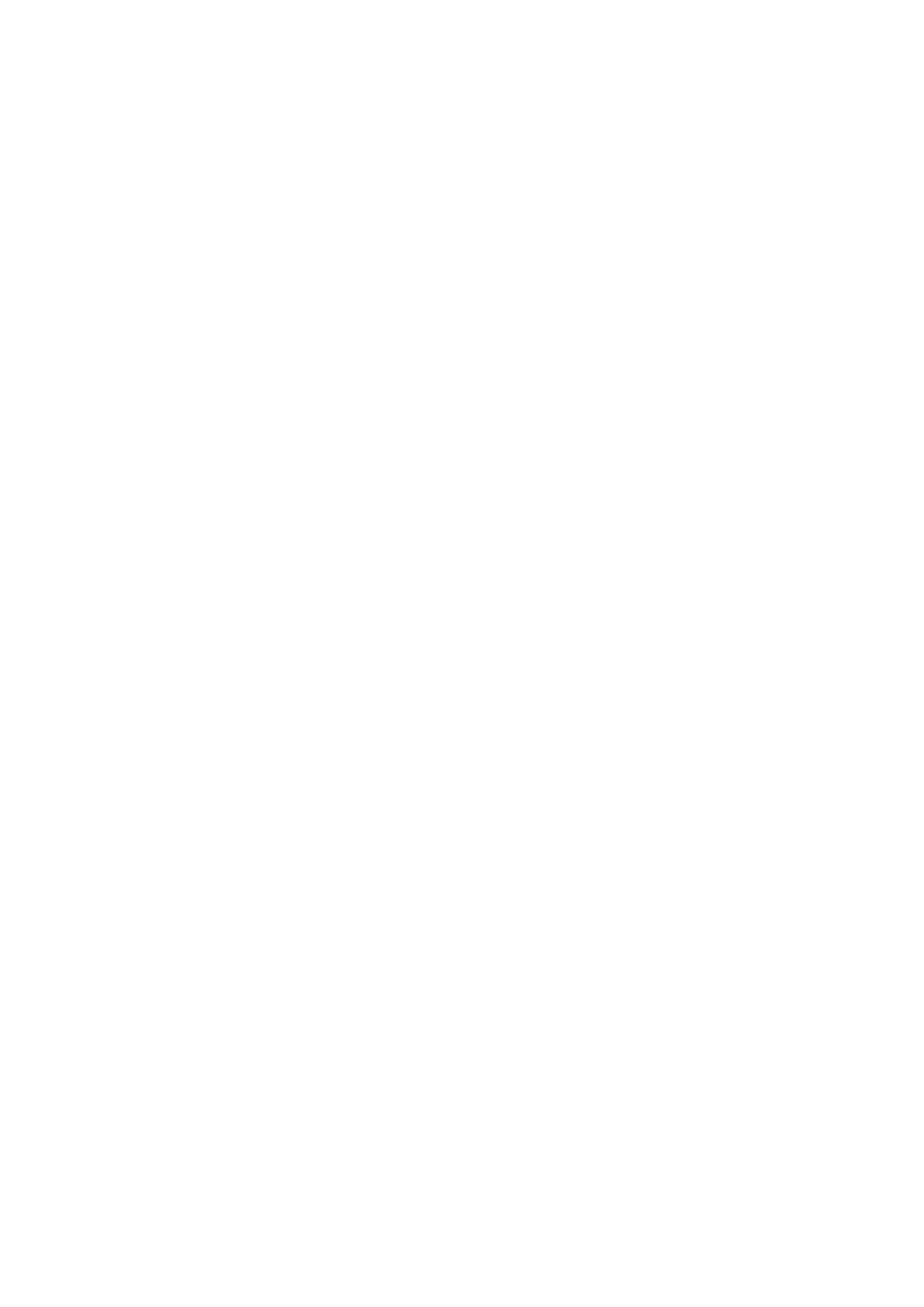## <span id="page-4-0"></span>Introduction

This manual describes the second version of the Eukleides language, as implemented in the eukleides 1.5.3 interpreter. The first version of the language was implemented in eukleides up to 1.0, which is not developed any longer. Even though both versions have rather close designs, there is no backwards compatibility.

Eukleides is a computer language devoted to elementary plane geometry. It aims to be a fairly comprehensive system to create geometric figures, either static or dynamic. It allows to handle basic types of data: numbers and strings, as well as geometric types of data: points, vectors, sets (of points), lines, circles, and conics.

A Eukleides script usually consists in a declarative part where objects are defined, and a descriptive part where objects are drawn. Nonetheless, Eukleides is also a full featured programming language, providing conditional and iterative structures, user defined functions, modules, etc. Hence, it can easily be extended.

The Eukleides distribution provides two distinct interpreters: eukleides and euktopst, and three shell scripts: euktoeps, euktotex, and euktopdf. The former interpreter produces Encapsulated PostScript (EPS). The later, which is run by the scripts, produces TEXable PSTricks macros. The euktoeps script is an alternative to eukleides when mathematics typesetting is required. The two other scripts are useful when using Eukleides together with LATEX.

The first version of Eukleides came with a graphical user interface (GUI) named xeukleides, allowing to create and view interactive figures. A GUI for the second version will be developed in the future. Yet, the specifications of the language already include interactivity.

Eukleides is free software; you can redistribute it and/or modify it under the terms of the GNU General Public License as published by the Free Software Foundation; either version 3 of the License, or (at your option) any later version.

Bug reports as well as comments or contributions should be sent to the author of Eukleides, Christian Obrecht (obrecht at eukleides dot org).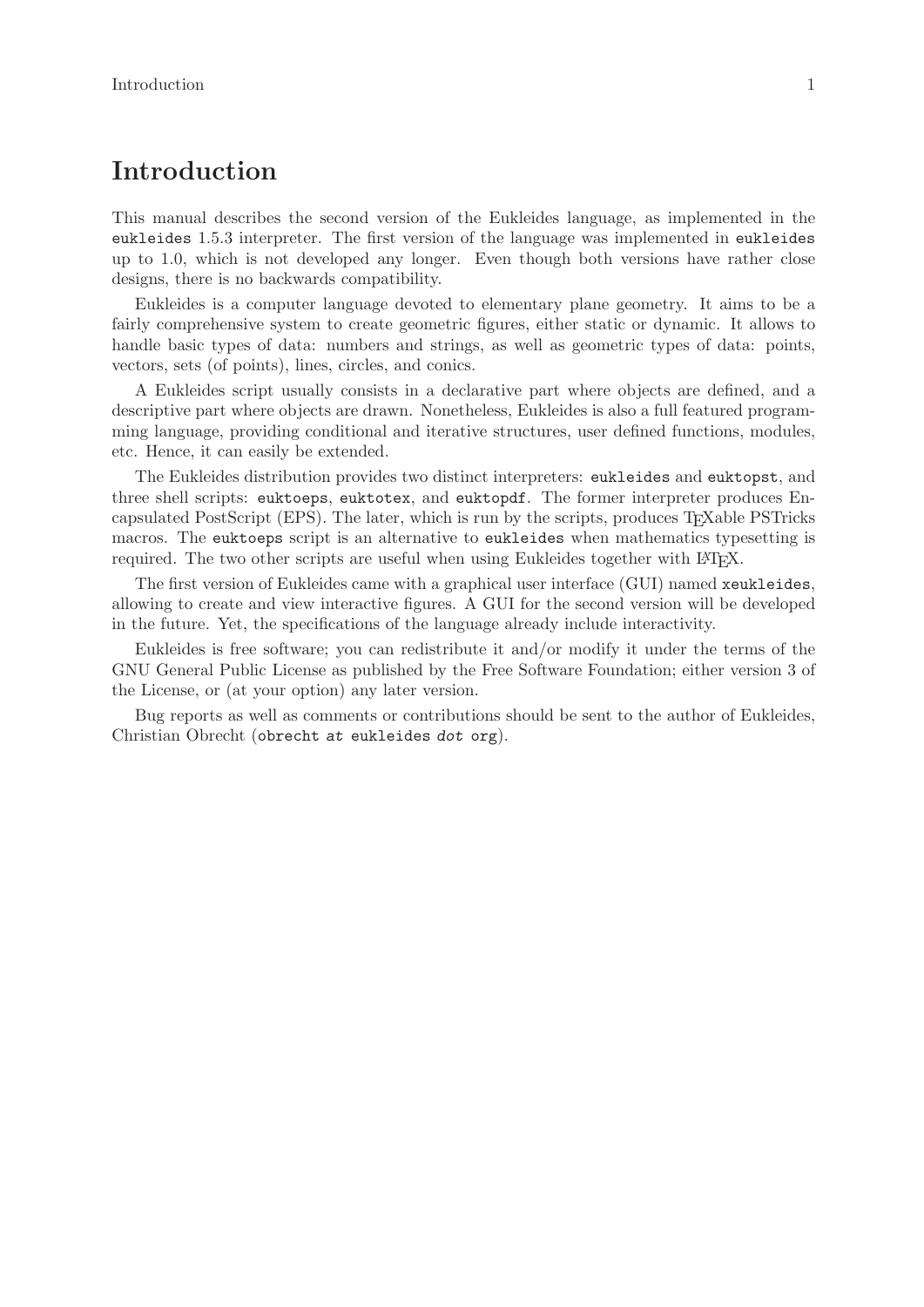## <span id="page-5-0"></span>1 Basics

## 1.1 General Syntax

Eukleides source files should be ISO 8859-1 encoded text files. Line breaks can be either in DOS, Mac OS or Unix format.

Eukleides code consists in directives, statements and comments.

Directives are one-line special instructions starting with either the number sign  $(\#)$  or the at  $sign(0)$ .

Statements end in a semi-colon or a line break. Runs of white space are ignored. A statement may be written on more than one line using a backslash  $(\lambda)$  as line continuation character. Statements are either assignments or commands. Command parameters require no parentheses, which differs from the syntax of the first version of the language.

Comments start with a percent sign (%) and run to the end of the line.

Identifiers are case sensitive. Valid symbols in identifiers are letters, underscore (\_), ISO 8859-1 accented letters (0xC0 to 0xFF, except 0xD7 and 0xF7) and (except for the first character) digits and single quote (').

Default keywords are taken from the English vocabulary, hence contain only unaccented letters, but localized keywords may contain accented letters as well.

A variable may contain any type of data: number, string, point, vector, set, line, circle or conic. Assignments to single variables are made using the equal sign  $(=)$ . A variable in use may be unset using the clear command.

Angular parameters may be given either in degrees or radians. An angle measure consists in a number followed by either the deg keyword or a colon  $(:)$  or a degree sign  $(°)$  for degrees or by the rad keyword for radians. Usage of colons is deprecated.

In this manual, optional parameters are enclosed in braces.

### 1.2 Numbers

Numbers are stored in double precision floating point format.

There's no integer type. Whenever an integer argument is expected, the passed value is truncated.

Constant numbers consist in decimal digits and possibly a decimal dot. The dot may start the sequence; in this case the first digit is assumed to be a zero.

#### Numeric operators

| $x + y$ | Sum of $x$ and $y$ .        |
|---------|-----------------------------|
| $x - y$ | Difference of $x$ and $y$ . |
| $x * y$ | Product of $x$ and $y$ .    |
| х / у   | Quotient of $x$ and $y$ .   |

- $x \uparrow y$  x to the power y.
- $x \mod y$  Remainder after division of x by y.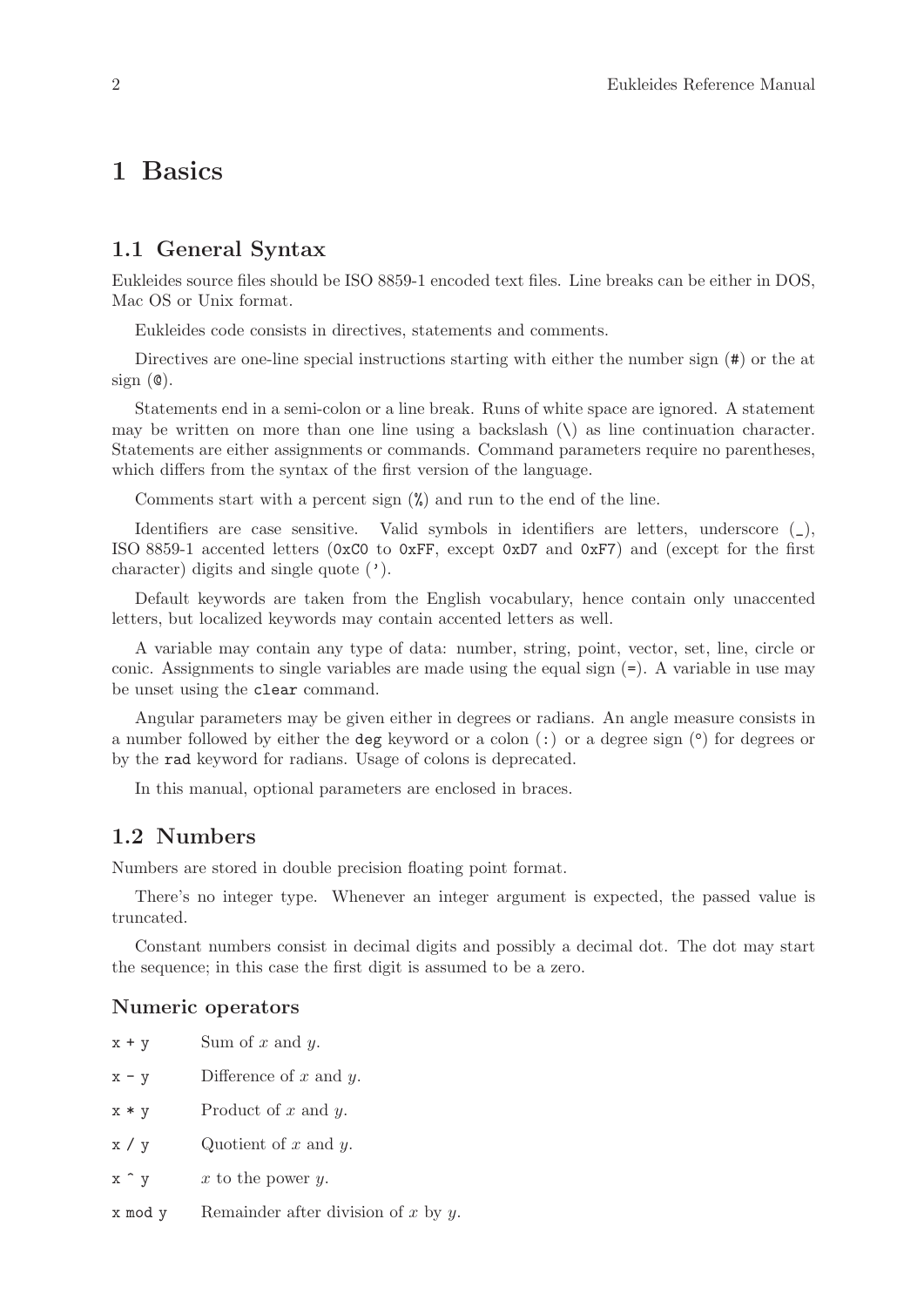## <span id="page-6-0"></span>Numeric functions

| sqrt(x)                                                                                  | Square root of $x$ .                                                    |  |  |
|------------------------------------------------------------------------------------------|-------------------------------------------------------------------------|--|--|
| exp(x)                                                                                   | Base-e exponential of $x$ .                                             |  |  |
| ln(x)                                                                                    | Natural logarithm of $x$ .                                              |  |  |
|                                                                                          | $sin(x)$ , $cos(x)$ , $tan(x)$<br>Sine, cosine, tangent of $x$ degrees. |  |  |
| $asin(x)$ , $acos(x)$ , $atan(x)$<br>Arcsine, arccosine, arctangent of $x$ (in degrees). |                                                                         |  |  |
| deg(x)                                                                                   | Radians to degrees conversion.                                          |  |  |
| rad(x)                                                                                   | Degrees to radians conversion.                                          |  |  |
| abs(x)                                                                                   | Absolute value of $x$ .                                                 |  |  |
| sign(x)                                                                                  | $-1$ if $x < 0$ , 0 if $x = 0$ , 1 if $x > 0$ .                         |  |  |
| ceil(x)                                                                                  | Smallest integral value greater than or equal to $x$ .                  |  |  |
| floor(x)                                                                                 | Largest integral value less than or equal to $x$ .                      |  |  |
| round(x)                                                                                 | Integral value nearest to $x$ .                                         |  |  |
|                                                                                          | $min(x, y)$ Minimum of x and y.                                         |  |  |
|                                                                                          | $max(x, y)$ Maximum of x and y.                                         |  |  |
|                                                                                          |                                                                         |  |  |

 $clamp(x, y, z)$ 

y if  $x < y$ , z if  $x > z$ , x otherwise.

### Numeric constant

pi Archimedes' constant.

## 1.3 Strings

Literal strings must be enclosed in double quotes (") or dollar signs (\$). With eukleides, enclosing characters yield no difference but with euktopst dollar signs are taken as part of the string. Literal strings may be split in several lines.

## Special characters

| $\%$ n             | Newline $(LF)$ .                         |
|--------------------|------------------------------------------|
| $\gamma_{\circ}$ r | Return $(CR)$ .                          |
| $\%t$              | Tab.                                     |
| $\frac{9}{6}$ !!   | Double quote (when enclosing character). |
| %\$                | Dollar sign (when enclosing character).  |
| $\%$               | Percent sign.                            |
|                    |                                          |

## String related functions

length(s)

Length of string s.

```
sub(s, i, j)
```
Substring of string  $s$  from index  $i$  to  $j$ . Indices start at 0.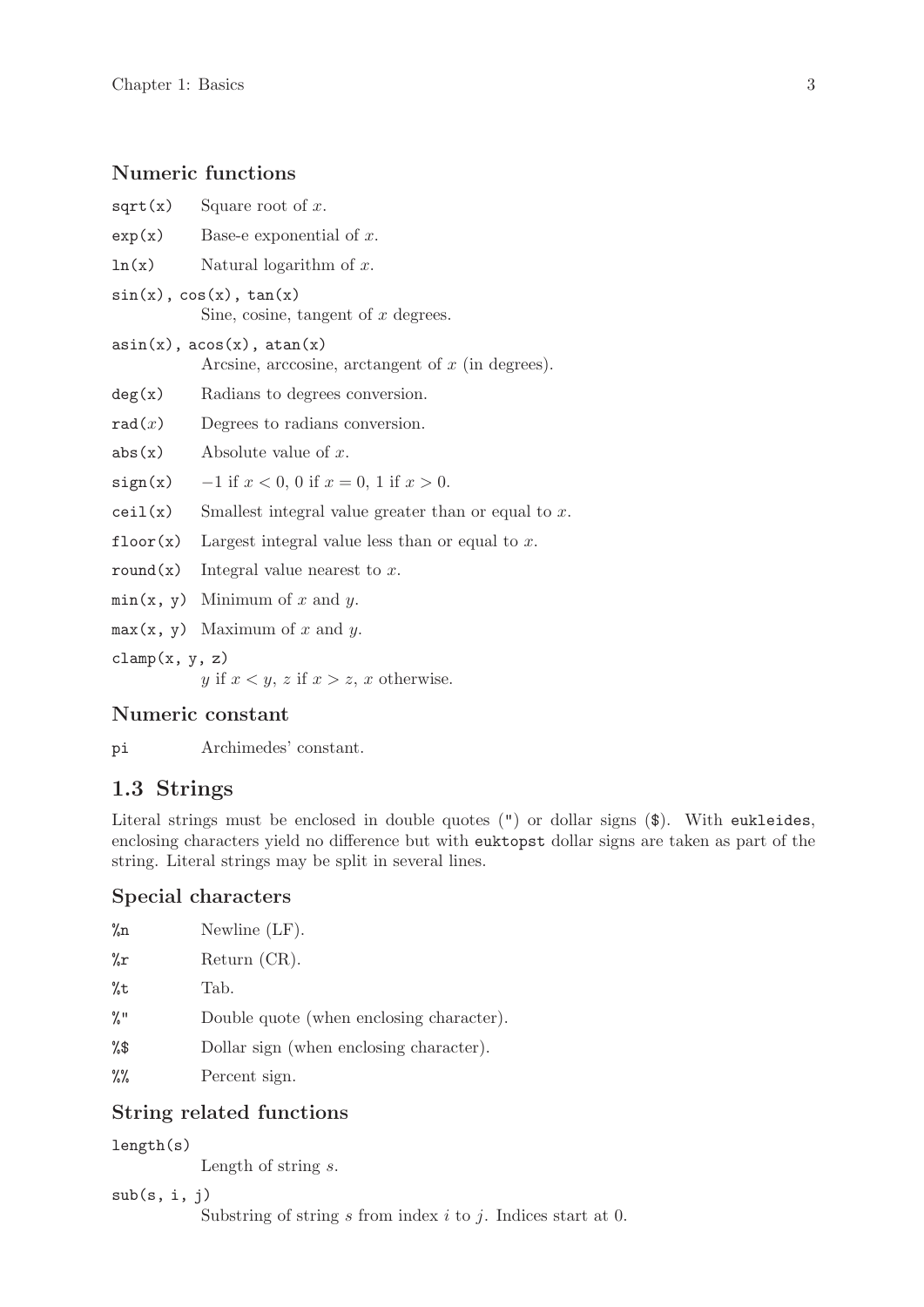#### cat(list)

Concatenates list into a single string, where list is a comma separated sequence of strings, numbers, points or sets. Numbers are formatted using at most 6 digits, with no trailing zeros or decimal point (i.e. the %g format for printf in C). Points are converted to their Cartesian coordinates. With eukleides abscissa and ordinate are simply separated by a white space. With euktopst coordinates are formated in the usual mathematical way, using parenthesis and comma.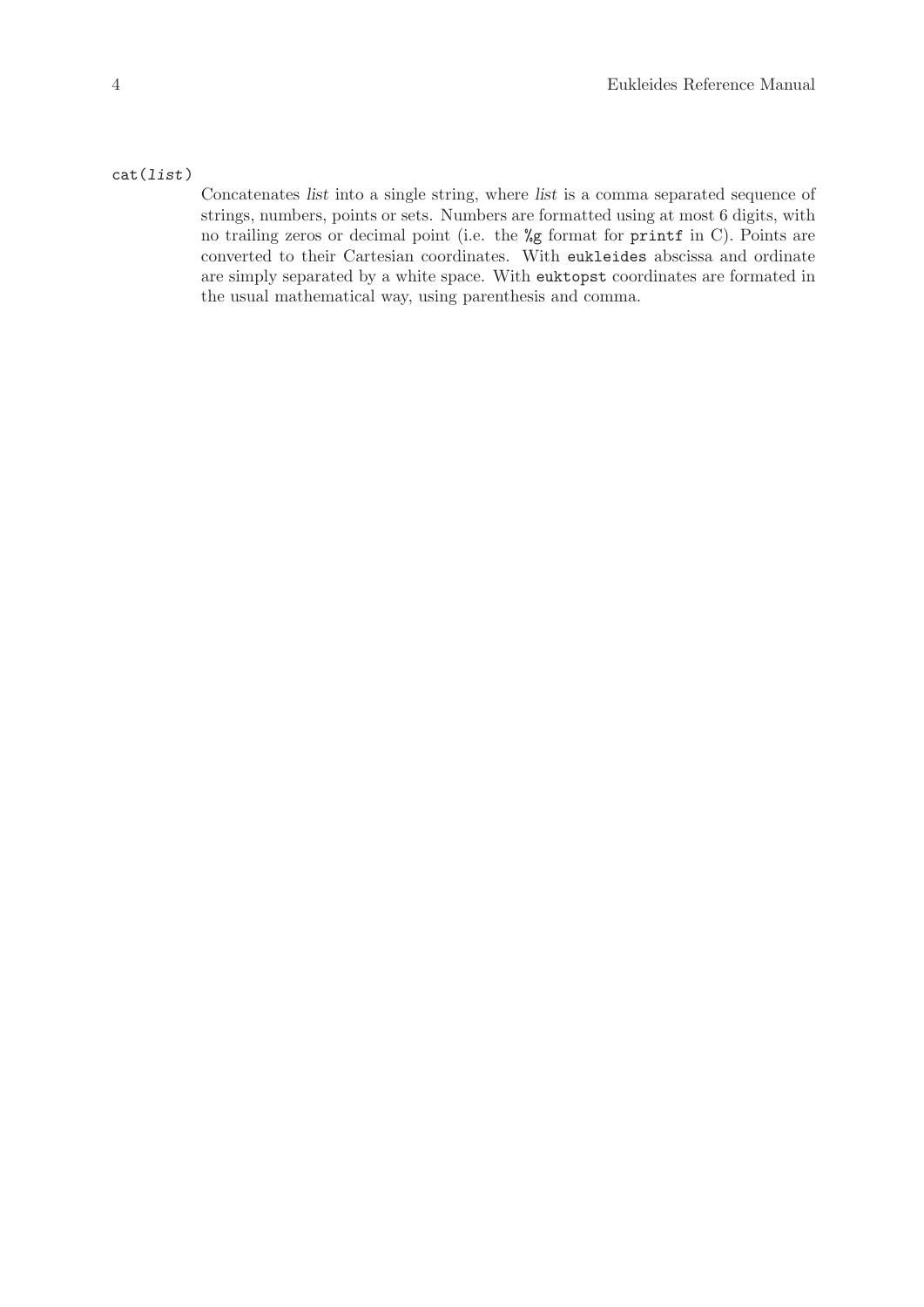## <span id="page-8-0"></span>2 Objects

## 2.1 Points

Points are stored using an implicit Cartesian coordinate system.

## Point related functions

```
point(x, y)
```
Point of Cartesian coordinates  $(x, y)$ .

#### point(r, a)

Point of polar coordinates  $(r, a)$ .

#### abscissa(A)

Abscissa of point A.

#### ordinate(A)

Ordinate of point A.

#### distance(A, B)

Distance between point A and point B.

#### barycenter(list)

Barycenter of a set of weighted points. In the given list, each point has to be followed by its weight.

Example: barycenter(A, 1, B, 3, C, 2).

### 2.2 Vectors

Vectors are stored using their Cartesian coordinates.

#### Vector operators

| $11 + V$ | Sum of $u$ and $v$ .        |
|----------|-----------------------------|
| $11 - V$ | Difference of $u$ and $v$ . |

- 
- $k * u$  Scalar product of u by k.
- $u / k$  Scalar quotient of u by k.
- $u * v$  Dot product of u and v.

### Vector related functions

```
vector(x, y)
```
Vector of Cartesian coordinates  $(x, y)$ .

 $vector(r, a)$ 

Vector of polar coordinates  $(r, a)$ .

### vector(A, B)

Vector going from point A to point B.

#### abscissa(u)

Abscissa of u.

### ordinate(u)

Ordinate of u.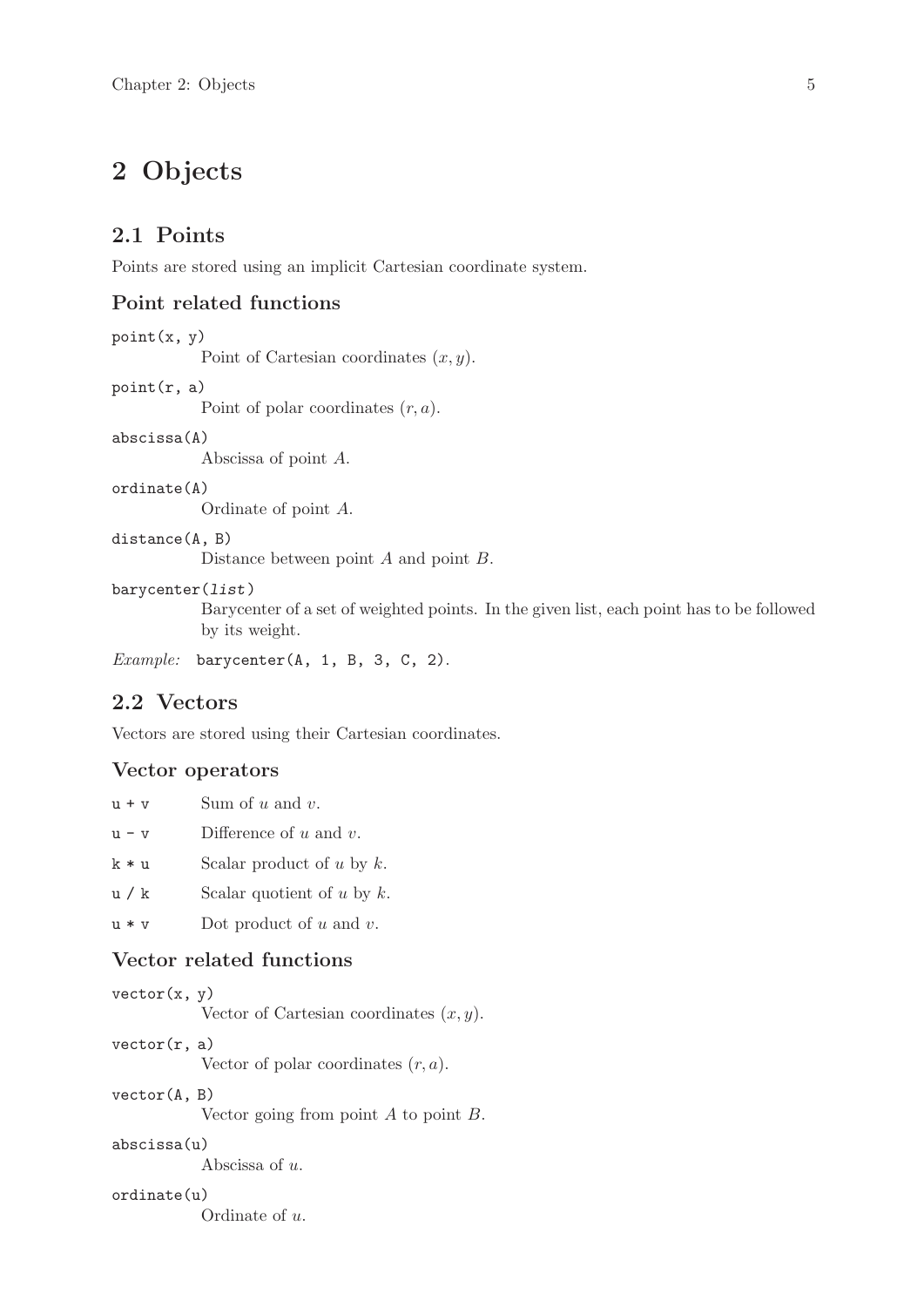```
length(u)
```
Length of  $u$ .

 $arg(u)$  Polar angle of u (in degrees).

angle(u, v)

Angle between  $u$  and  $v$  (in degrees).

## 2.3 Sets

A set consists in a finite ordered list of points. Thus a set can also be seen as an open path of line segments or as a polygon.

A set of two points is considered as a single line segment. When a parameter is expected to be a segment, any subsequent point is ignored.

#### Set operators

s.t Concatenates s and t. Each operand can be either a set or a point.

s[i] Point of index i in variable s, assuming s contains a set. Indices start at 0.

### Set related functions

 $set(P)$  Singleton containing point  $P$ .

card(s) Number of elements of set s.

#### length(s)

Length of path s.

#### perimeter(s)

Perimeter of polygon s.

- $area(s)$  Area enclosed by polygon s, provided s is not self-intersecting.
- arg(s) Polar angle of segment s (in degrees).

### point(s, x)

Point of abscissa  $x$  on an axis containing segment  $s$ . The point is on segment  $s$  when x ranges from 0 to 1.

#### midpoint(s)

Midpoint of segment s.

#### bisector(s)

Perpendicular bisector of segment s.

#### isobarycenter(s)

Isobarycenter of set s.

### centroid(s)

Centroid of polygon s.

### element(s, i)

Point of index *i* in set *s*.

#### vector(s)

Vector going from first to second point of segment s.

#### $sub(s, i, j)$

Subset of set  $s$  from index  $i$  to  $j$ .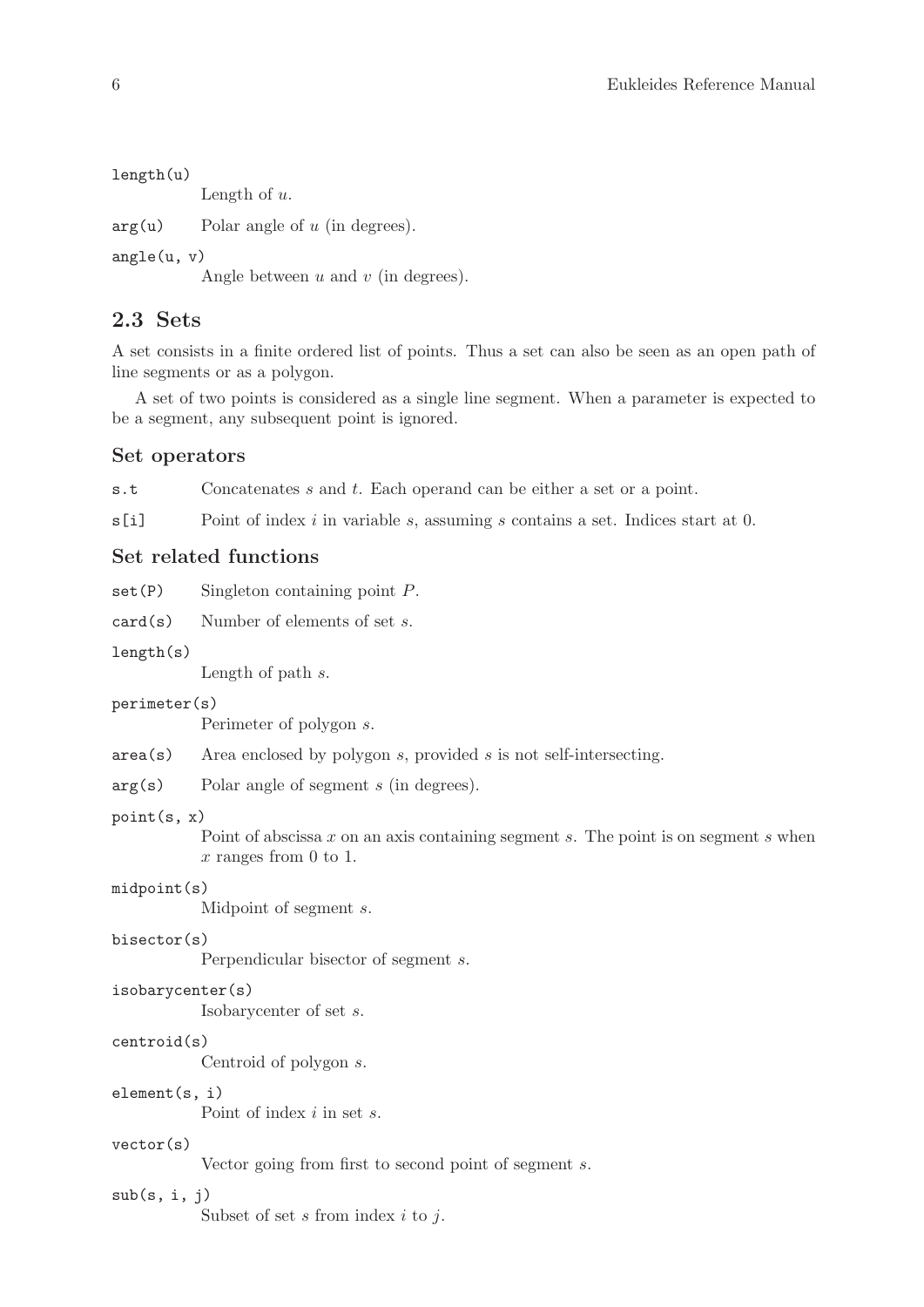```
polygon(n, O, r, a)
pentagon(O, r, a)
hexagon(O, r, a)
```
Vertices of a n-sided (or 5-sided or 6-sided) convex regular polygon of center O. The first point has  $(r, a)$  as polar coordinates with respect to O. The vertices are ordered anticlockwise.

#### Set constant

empty Empty set.

### Set related assignments

Each element of a variable containing a set may be modified individually using its index enclosed in square brackets.

```
Example: S[1] = point(2, pi/3)
```
When using empty square brackets, the given point is added to the tail of the set.

```
Example: S[1 = point(0, 0)]
```
Several elements of a set may be assigned at once to a dot separated list of variables. Exceeding points, if any, are ignored.

```
Example: A.B.C.D.E = pentagon(0, 1, 0°)
```
## 2.4 Lines

A line is internally represented by an origin point and an angular direction, i.e. the anticlockwise angle from the horizontal axis to the line. Thus, lines have an implicit orientation.

## Line related functions

```
line(A, a)
```
Line of origin A and direction a.

line(A, B)

Line of origin A, passing through point B.

line(A, u)

Line of origin  $A$ , directed by vector  $u$ .

 $line(s)$  Line passing through segment s. The origin is set to the first point of s.

#### parallel(l, A)

Parallel to line l of origin A.

```
parallel(s, A)
```
Parallel to segment s of origin A.

perpendicular(l, A)

Perpendicular to line l of origin A.

perpendicular(s, A)

Perpendicular to segment s of origin A.

#### bisector(l, l')

Bisector of lines  $l$  and  $l'$ . The resulting angular direction is the mean of the directions of  $l$  and  $l'$ .

#### distance(A, 1)

Distance between point A and line l.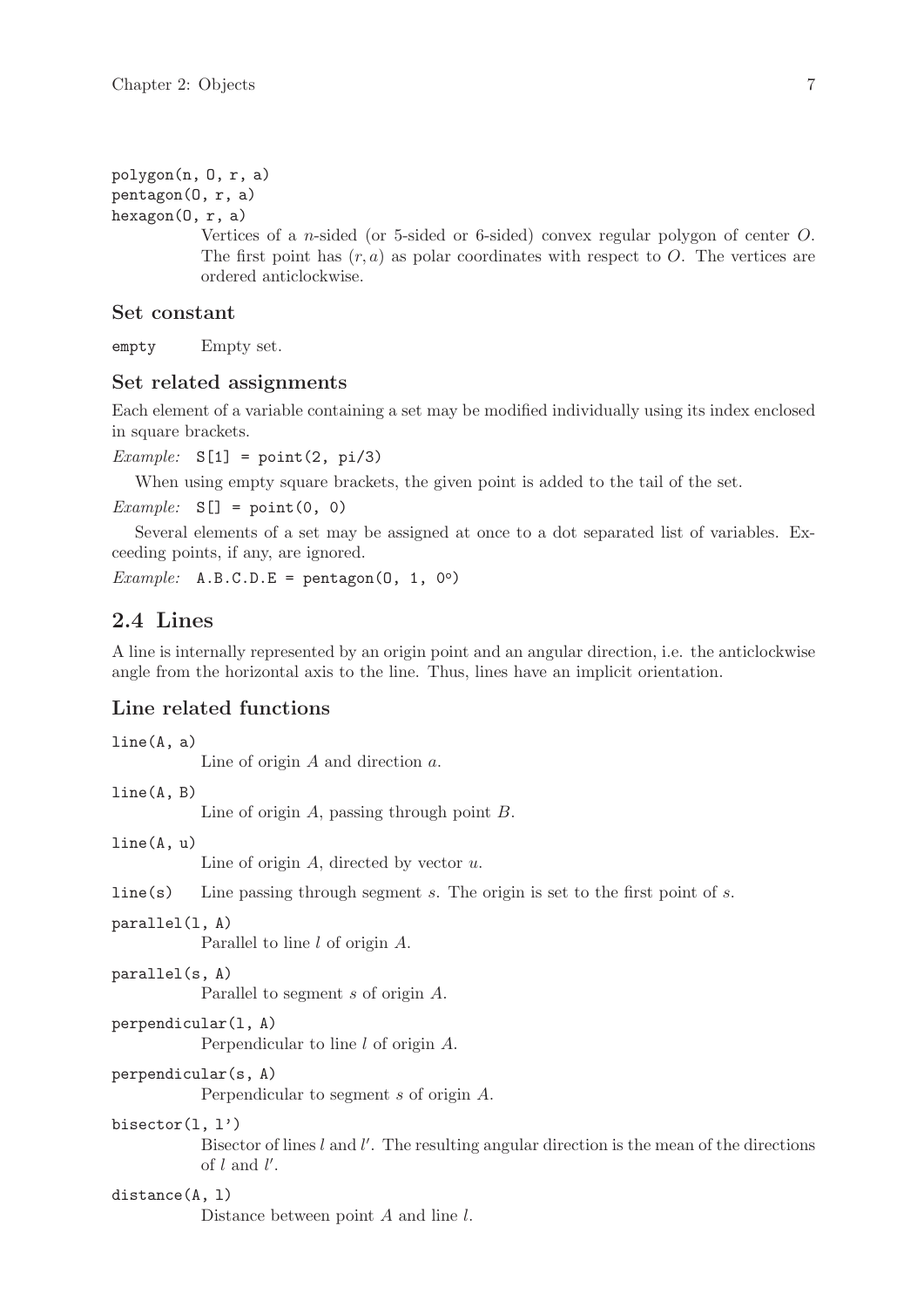<span id="page-11-0"></span> $arg(1)$  Polar angle of line l (in degrees).

 $point(1, x)$ 

Point of abscissa x on line l with respect to its implicit origin and orientation.

abscissa(l, x)

Point of abscissa x on line l with respect to the implicit coordinate system.

ordinate(l, y)

Point of ordinate y on line l with respect to the implicit coordinate system.

vector(l)

Unit vector having the same direction than line l.

## 2.5 Circles

A circle is internally represented by its center and radius.

## Circle related functions

circle(A, x)

Circle of center A and radius x.

circle(s)

Circle of diameter s.

radius(c)

Radius of circle c.

perimeter(c)

Perimeter of circle c.

 $area(c)$  Area enclosed in circle c.

 $arg(A, c)$  Polar angle of point A with respect to the center of c (in degrees).

point(c, a)

Point on  $c$  with polar angle  $a$  with respect to its center.

center(c)

Center of circle c.

```
line(c, a)
```
Tangent line to circle  $c$ . The contact point has polar angle  $a$  with respect to the center of c.

## 2.6 Conics

An ellipse is internally represented by its center, major axis, minor axis and direction of its major axis. The associated parametric representation in the coordinate system defined by its axis is :

$$
\begin{cases}\nx = a\cos(t) \\
y = b\sin(t)\n\end{cases}
$$

where a is the major axis, b is the minor axis and t ranges from  $-\pi$  to  $\pi$ .

An hyperbola is internally represented by its center, real axis, imaginary axis and direction of its real axis. The associated parametric representation in the coordinate system defined by its axis is :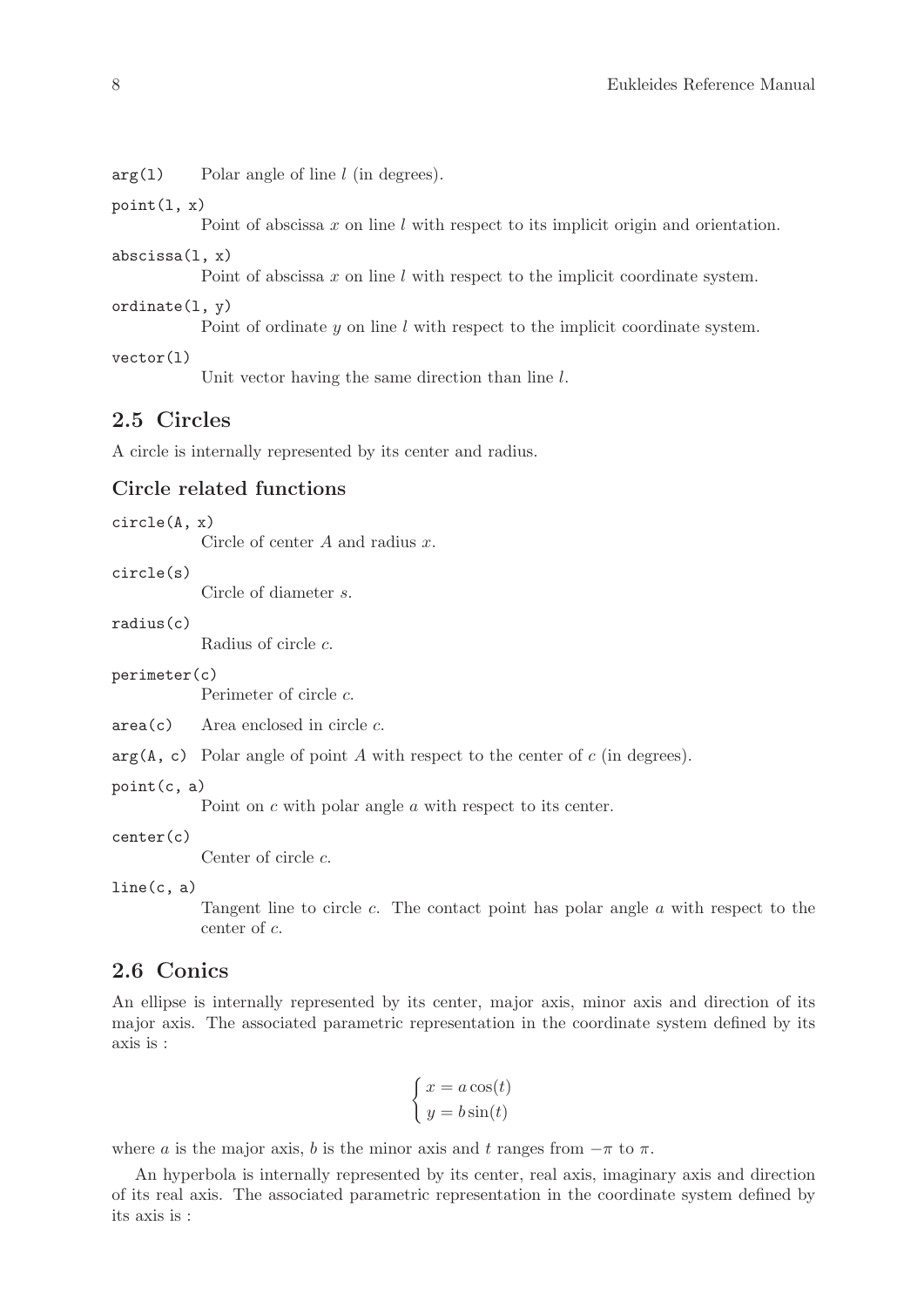$$
\begin{cases}\n x = \frac{a}{\sin(t)} \\
 y = \frac{b}{\tan(t)}\n\end{cases}
$$

<span id="page-12-0"></span>where a is the real axis, b is the imaginary axis and t ranges from  $-\pi$  to  $\pi$  except 0.

A parabola is represented by its focus, parameter and the direction of its axis. The associated parametric representation is :

$$
\begin{cases}\nx = -\frac{p\cos(t)}{1 + \cos(t)} \\
y = -\frac{p\sin(t)}{1 + \cos(t)}\n\end{cases}
$$

where p is the parameter and t ranges from  $-\pi$  to  $\pi$ . The corresponding coordinate system uses the focus as origin and the axis of the parabola as ordinate axis.

## Conic related functions

#### ellipse(A, x, y, a)

Ellipse of center A, major axis x, minor axis y. The direction of the major axis is  $a$ .

hyperbola(A, x, y, a)

Hyperbola of center  $A$ , real axis  $x$ , imaginary axis  $y$ . The direction of the real axis is  $\alpha$ .

parabola(A, x, a)

Parabola of summit A and parameter x. The direction of its axis is a.

parabola(A, l)

Parabola of focus A and directrix l.

 $conic(A, 1, x)$ 

Conic of focus  $A$ , directrix  $l$  and eccentricity  $x$ .

 $conic(A, B, x)$ 

Conic of foci  $A$  and  $B$  and eccentricity  $x$ .

- major(c) Major axis of conic c if c is an ellipse, real axis if c is an hyperbola, parameter if c is a parabola.
- minor(c) Minor axis of conic c if c is an ellipse, imaginary axis if c is an hyperbola, 0 if c is a parabola.

### eccentricity(c)

Eccentricity of conic c.

- $arg(c)$  Polar angle of the major axis of c if c is an ellipse, of the real axis if c is an hyperbola, of the axis if  $c$  is a parabola (in degrees).
- $arg(A, c)$  Argument of point A on conic c with respect to its parametric representation. If A is not on  $c$  this function uses the projection of  $A$  on  $c$  with respect to its center for centered conics or its focus for parabolas.

#### point(c, a)

Point on conic c of argument a with respect to its parametric representation.

center(c)

Center of centered conic c.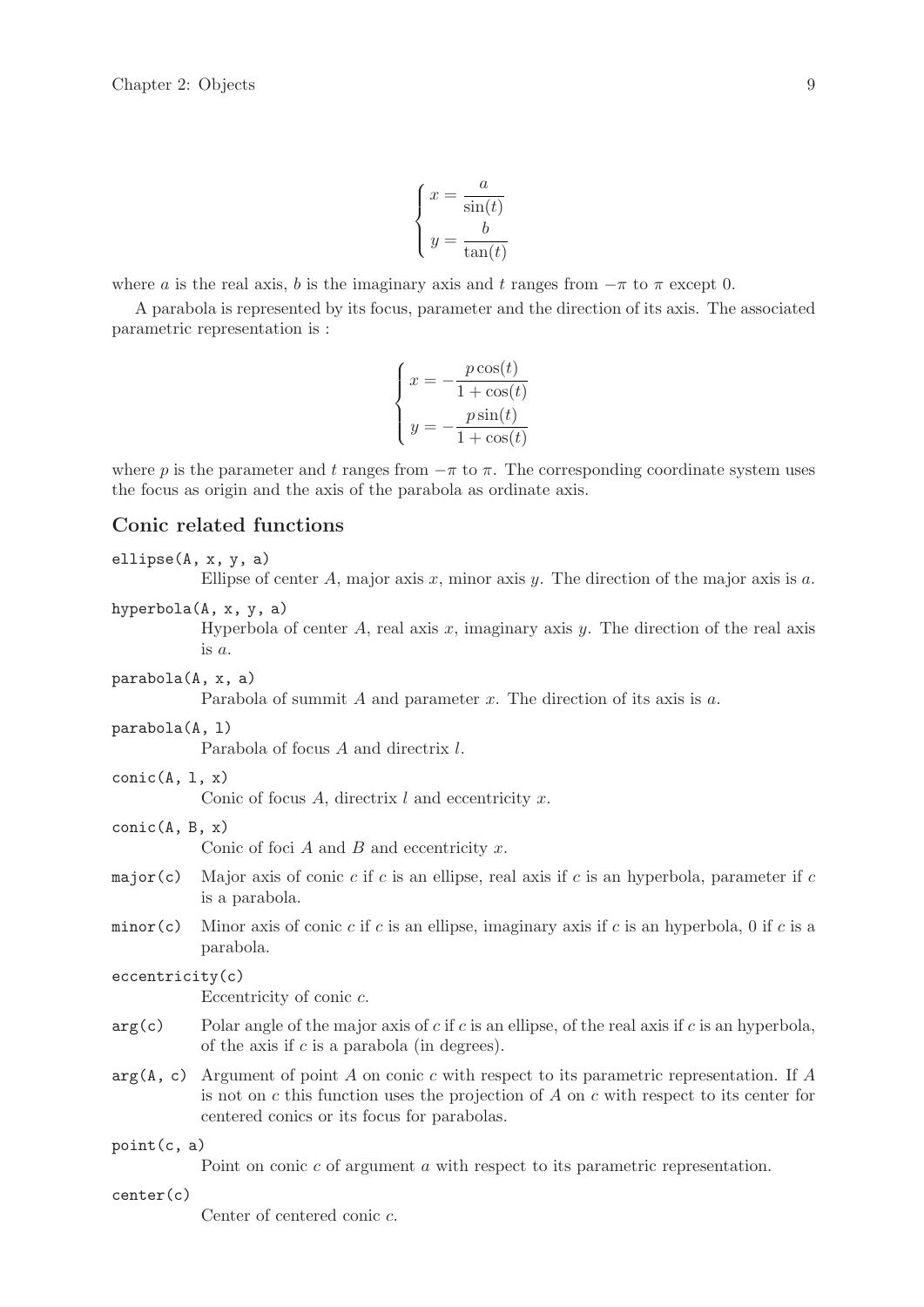foci(c) Set containing the foci of conic  $c$ .

### line(c, a)

Tangent line to conic c. The contact point has argument a with respect to the parametric representation of c.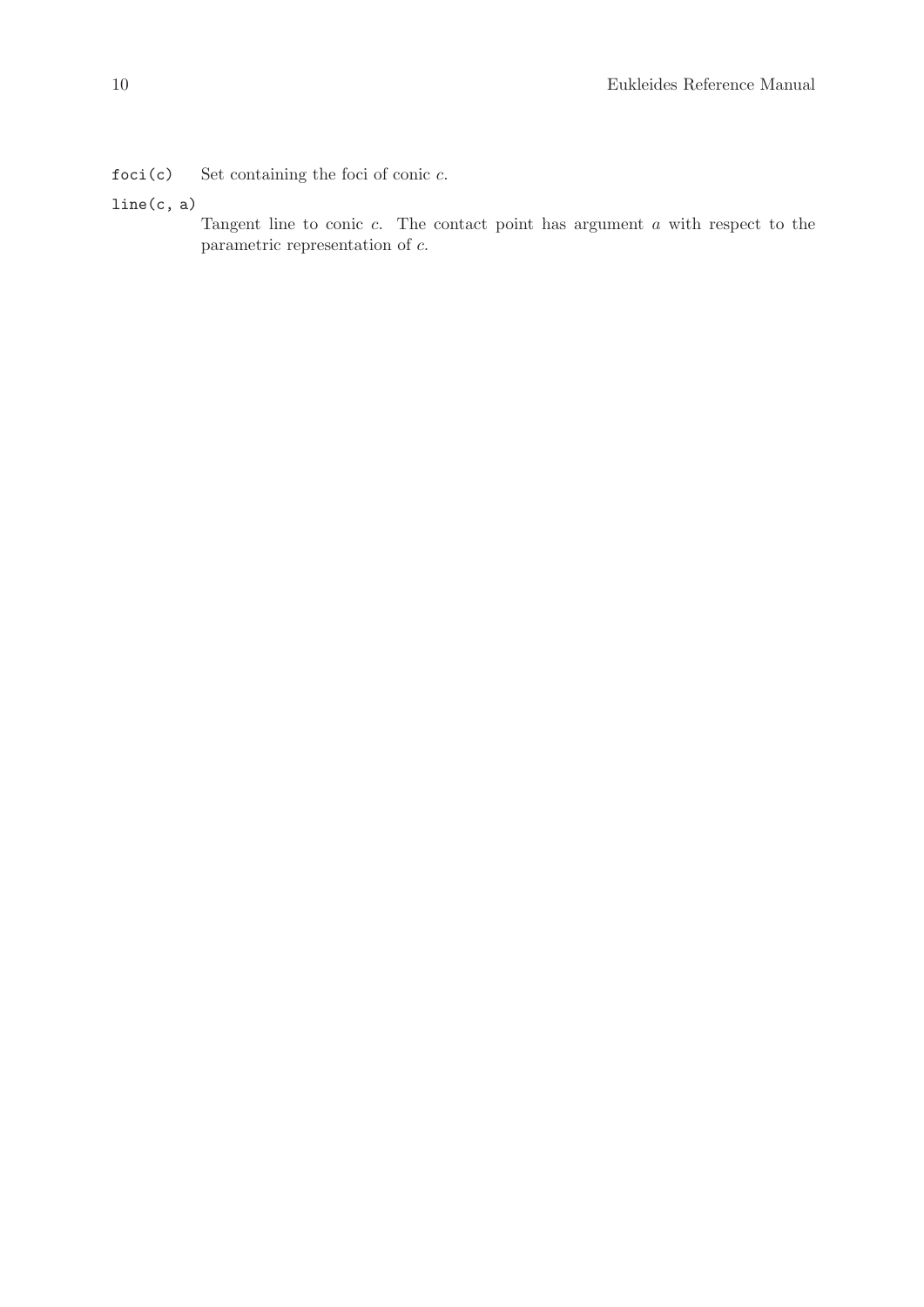## <span id="page-14-0"></span>3 Geometry

## 3.1 Transformations

Transformations consist in either generic transformations, which can be applied on any kind of geometric objects, or projections, which are only defined for points.

## Generic transformations

```
translation(o, u)
```
Translation of object o using vector u.

```
reflection(o, l)
```
Reflection of object o with respect to line l.

symmetric(o, A)

Symmetric (i.e.  $180^\circ$  rotation) of object  $o$  with respect to point A.

rotation(o, A, a)

Rotation of object  $o$  with respect to point  $A$ , using angle  $a$ .

homothecy(o, A, x)

Homothecy (i.e. reduction or dilation) of object  $o$  with respect to point  $A$ , using scale x.

## Projections

projection(A, l) Orthogonal projection of point A on line l.

projection(A, l, l')

Projection of point  $A$  on line  $l$  using direction of line  $l'$ .

## 3.2 Intersections

Intersection functions provide the points belonging to both of two given geometric objects. Sets are considered as open paths. For line-line intersections the function is point valued, otherwise it is set valued.

## Intersection functions

```
intersection(l, l')
            Intersection of line l and line l'. Parallel lines cause an error.
intersection(l, s)
            Intersection of line l and set s.
intersection(l, c)
            Intersection of line l and circle or conic c.
intersection(s, s')
            Intersection of set s and set s'.
```

```
intersection(c, c')
            Intersection of circle c and circle c'.
```
intersection(c, s) Intersection of circle c and set s.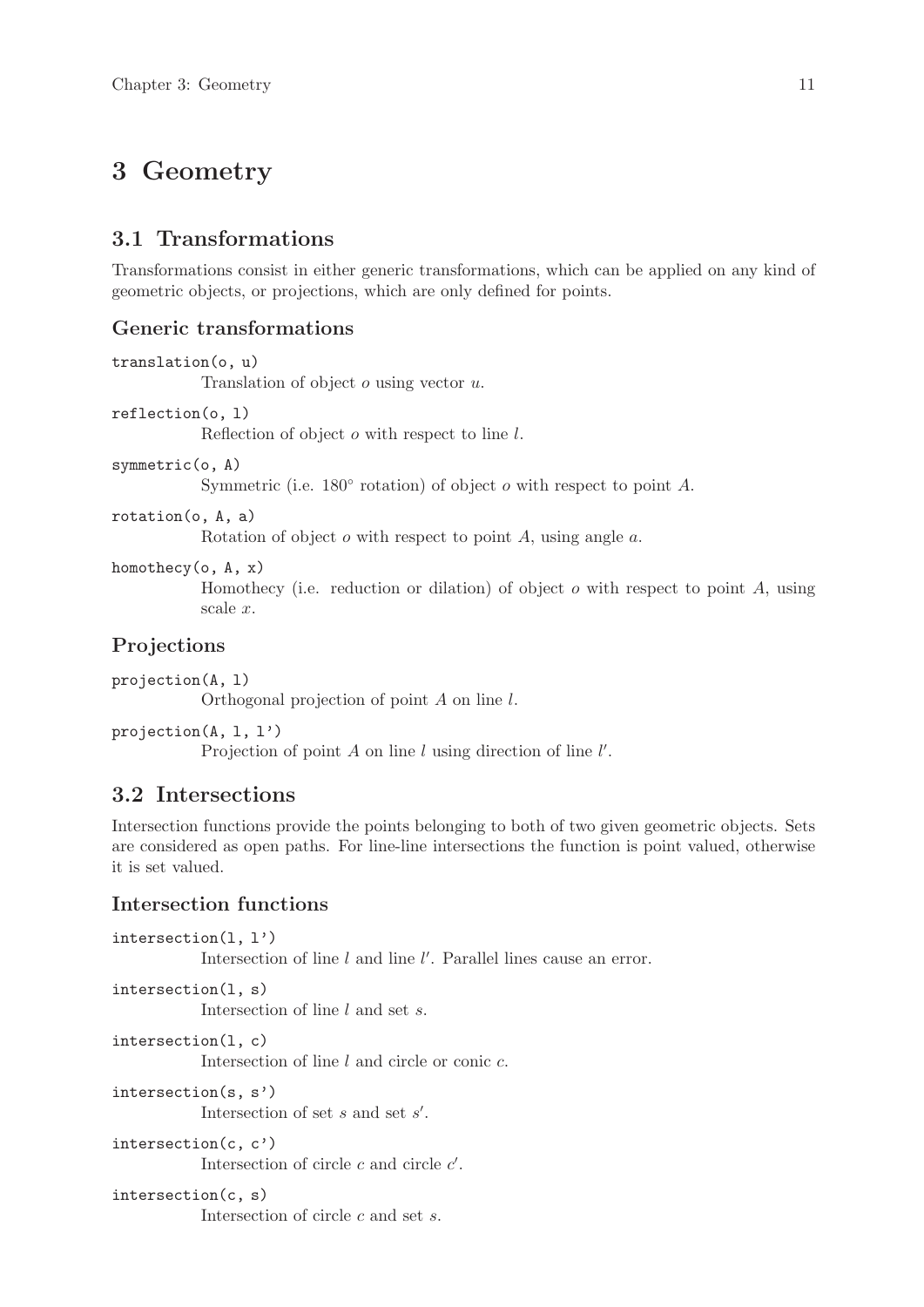## <span id="page-15-0"></span>3.3 Triangles

Triangular assignments consist in a list of three variable names followed by either triangle, right, isosceles or equilateral, and some optional parameters.

```
Example: A B C triangle 6, 5, 4, 0^\circ
```
In the following, we will use letter x for the first side of the triangle, i.e. the segment joining the first and the second vertices, y for the second side, i.e. the segment joining the second and the third vertices, and z for the third side. Likewise, we will use letter u for the first angle,  $v$ for the second angle, and a for the direction of the first side.

In a triangular assignment one or two vertices may be predefined, i.e. the first or the first and the second variables already contain points. If no vertices are predefined then the first variable is set to the origin of the implicit coordinate system. The direction of the first side is horizontal unless specified by an angular value at the end of the parameter list. If two vertices are predefined then the parameters giving the length and the orientation of the first side have to be omitted.

If no parameter is given, the length of the first side is set to 6.

### Generic triangles

```
triangle \{ x \{ , a \} \}triangle \{x, \} y, z\{, a \}triangle \{ x, \} u, v \{ , a \}triangle \{x, \}u, z\{, a \}triangle \{ x, \} z, v \{, a \}
```
The first assignment yields an optimal scalene triangle.

### Right triangles

```
right \{ x \}, a \}}
right { x, } y { , a }
right { x, } u { , a }
```
With these assignments the resulting triangle has a right angle at its second vertex. The first assignment yields a right triangle with sides proportional to 4-3-5.

### Isosceles triangles

```
isosceles \{x \{ , a \} \}isosceles \{x, \} y \{, a \}isosceles \{x, \}u\{, a\}
```
With these assignments the resulting triangle is isosceles at its third vertex. The first assignment yields a golden triangle.

#### Equilateral triangles

equilateral  $\{ x \{ , a \} \}$ 

#### Triangle related functions

angle(A, B, C)

Degree measure of angle ABC.

height(A, B, C)

Height of triangle ABC with respect to vertex A.

orthocenter(A, B, C)

Orthocenter of triangle ABC.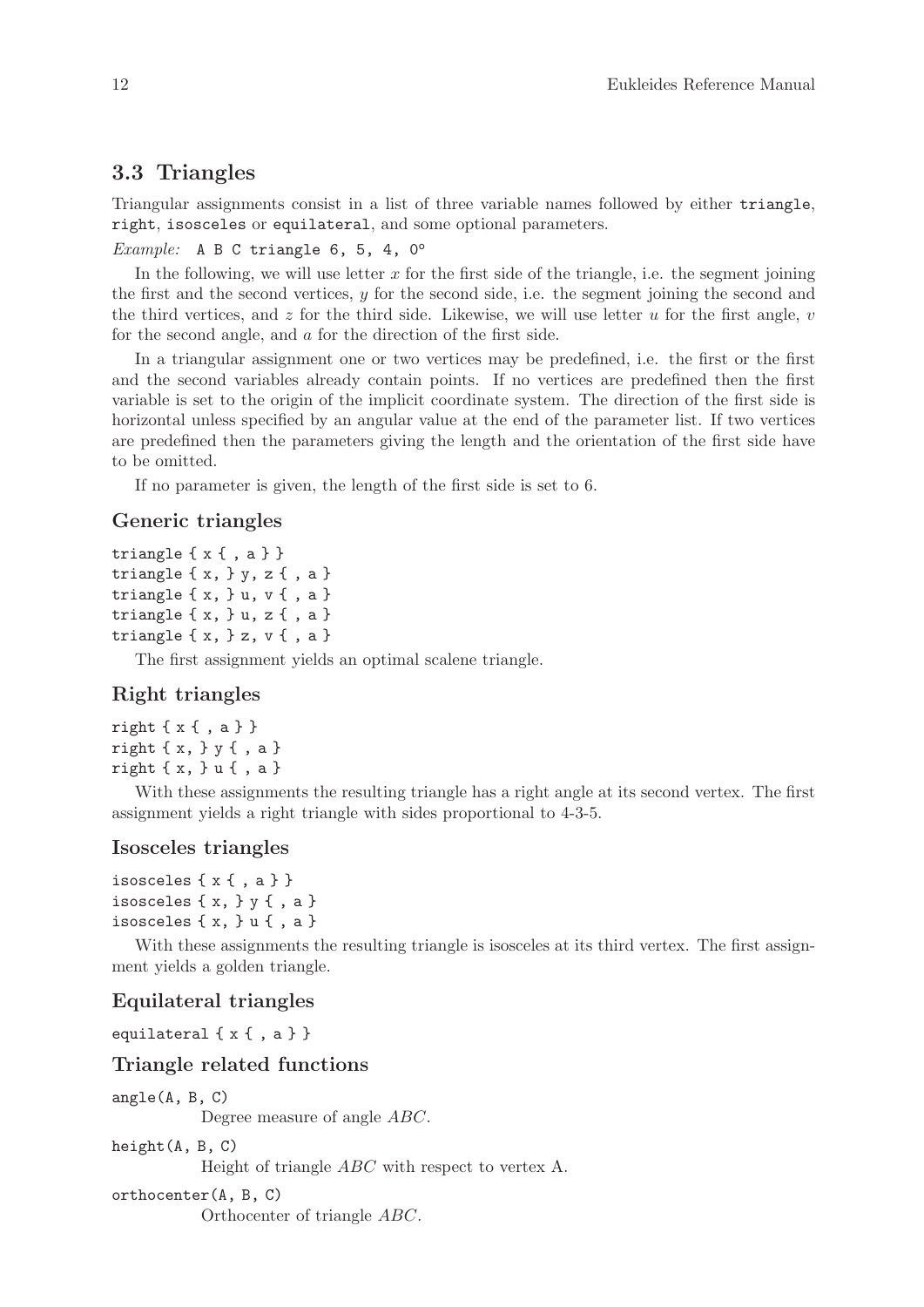<span id="page-16-0"></span>altitude(A, B, C) Altitude of triangle ABC with respect to vertex A. bisector(A, B, C) Bisector of angle ABC. median(A, B, C) Median of triangle ABC with respect to vertex A. circle(A, B, C) Circumcircle of triangle ABC. incircle(A, B, C) Incircle of triangle ABC.

## 3.4 Quadrilaterals

Quadrilateral assignments consist in a list of four variable names followed by either parallelogram, rectangle or square, and some optional parameters.

#### Example: A B C D parallelogram  $6, 3, 60^\circ$

In the following, we will use letter  $x$  for the first side of the quadrilateral, i.e. the segment joining the first and the second vertices,  $y$  for the fourth side, i.e. the segment joining the first and the fourth vertices,  $u$  and  $v$  the corresponding vectors. Likewise, we will use letter  $a$  for the first angle, and b for the angular direction of the first side.

In quadrilateral assignments, one, two or three vertices may be predefined. Like with triangular assignments, if no vertices are predefined then the first variable is set to the origin of the implicit coordinate system. The direction of the first side is horizontal unless specified by an angular value at the end of the parameter list. If two vertices are predefined then the parameters giving the length and the orientation of the first side have to be omitted. If three vertices are predefined then only parallelogram is valid.

### Generic quadrilateral assignments

```
parallelogram \{ x, \} y, a \{ , b \}rectangle \{x, \} y, \{, b \}square \{x\}, b\}
```
### Default quadrilateral assignments

Default assignments, i.e. assignments without parameters, are only valid with at most one predefined vertex.

```
parallelogram
```
Assigns a parallelogram such as  $x = 5$ ,  $y = 4$  and  $a = 75^\circ$ .

rectangle

Assigns a golden rectangle such as  $x = 6$ .

square Assigns a square such as  $x = 4$ .

### Vector based quadrilateral assignment

This assignment is only valid with at most one predefined vertex.

parallelogram u, v, a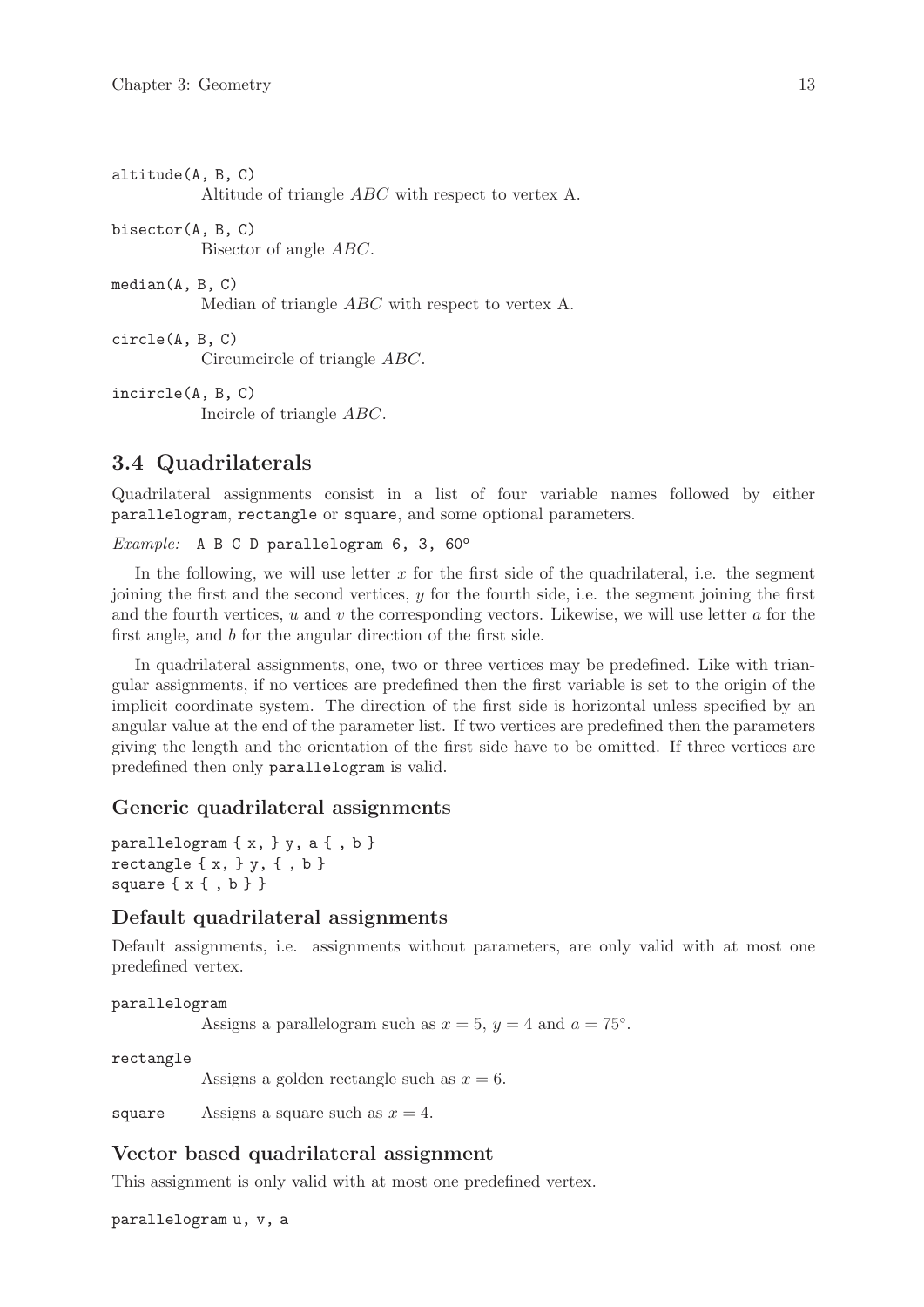### <span id="page-17-0"></span>3.5 Locus Assignments

A locus assignment is useful to generate a set of points giving an approximation of a locus. It consists in a locus statement followed by a block of instructions delimited by end. The instruction block must contain a put statement, i.e. the put keyword followed by a point-valued expression. The syntax for locus statements is:

locus  $l(t = a to b \{ step n \})$ 

The associated instruction block is repeated  $n$  times with values of number  $t$  increasing from a to b. Each put statement appends a point to the resulting set l. Default value for n is 120.

#### Examples

A cardioid.

```
locus C(t = 0 to 360)put point(sin(t/2), to)
end
```
A quadratrix generated from the intersection of two uniformly-moving lines: one angular, one linear (original script by Robert D. Goulding).

```
locus q(t = 10^{\circ}-3 to 1)
  11 = line(point(0, 0), t*pi/2 rad)12 = line(point(0, t), 0 rad)put intersection(l1, l2)
end
```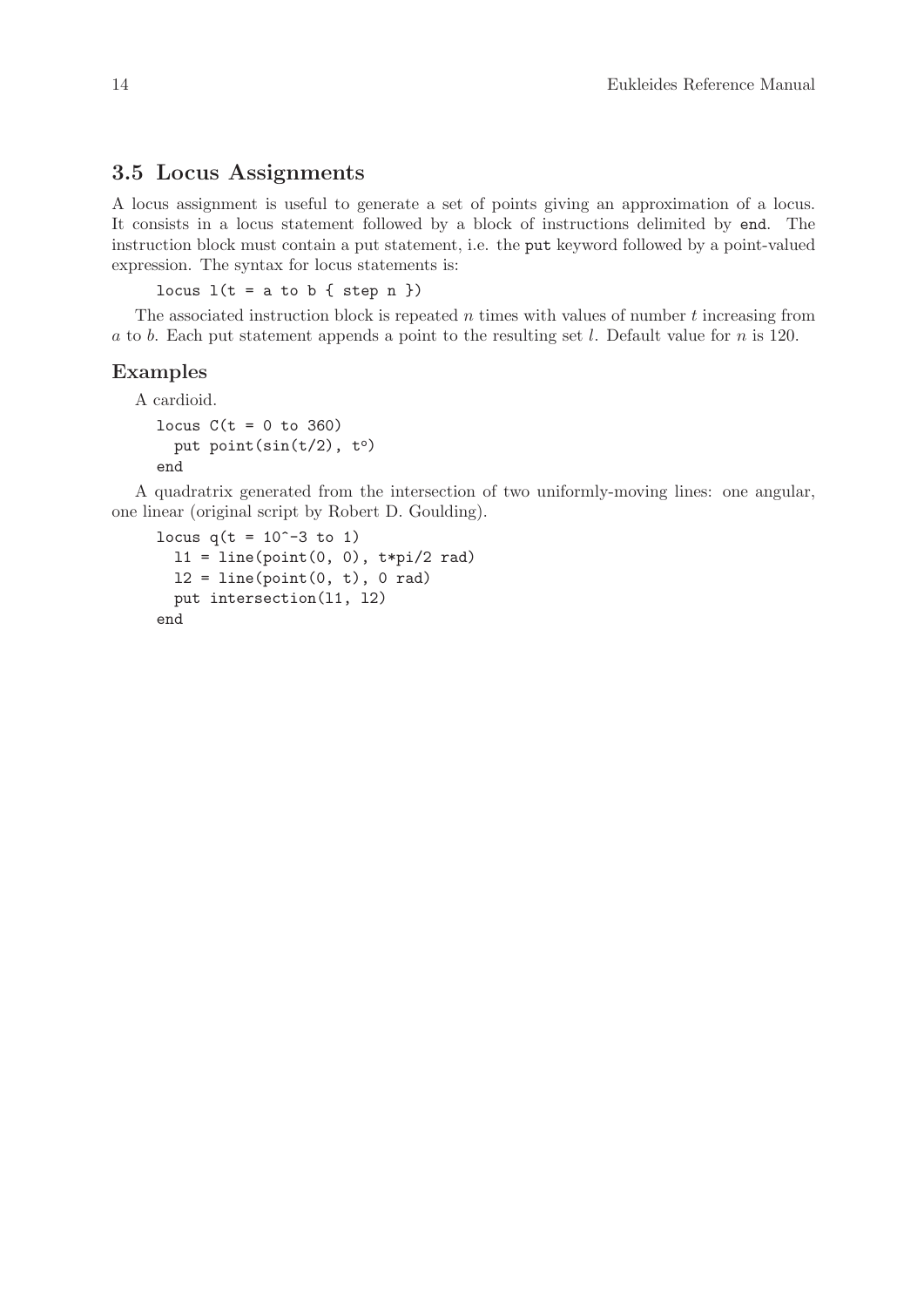## <span id="page-18-0"></span>4 Drawing

## 4.1 Drawing Commands

A drawing command is either a single or a multiple drawing statement. A single drawing statement consists in the draw keyword followed by a drawable object and a possibly empty comma separated list of aspect parameters.

```
Example: draw point(2, 3) red
```
A multiple drawing statement consists in the draw keyword followed by a list of global aspect parameters and a list of drawable objects (with possibly local aspect parameters) delimited by end.

Example:

```
draw blue
  A.B
  C.D dashed, black
  E.F dotted
end
```
Local parameters override global ones.

### Aspect parameters

Color black (default), darkgray, gray, lightgray, white, red, green, blue, cyan, magenta, yellow.

Scale factor

A number greater than 0 (default: 1).

Point shape

dot (default), disc, box, plus, cross.

Line style full (default), dashed, dotted.

Partition entire (default), half.

Direction forth (default), back.

Endings none (default), arrow, arrows.

Conics draw step

An angular parameter (default: 3°) setting the current drawing step (with respect of the parametric representation).

Font font $(s)$  where s is a string containing the font description.

### Font description

With eukleides the font description string has to follow the standard PostScript format, i.e. "name-face-size".

Example: "Helvetica-Bold-12"

The default font is "NewCenturySchlbk-Roman-10".

With euktopst the font description string should be a sequence of parameterless commands (without the leading backslash) appropriate to the TEX format in use, e.g. "bf" with plain TEX or "sffamily\bfseries" with  $LAT$ <sub>F</sub>X.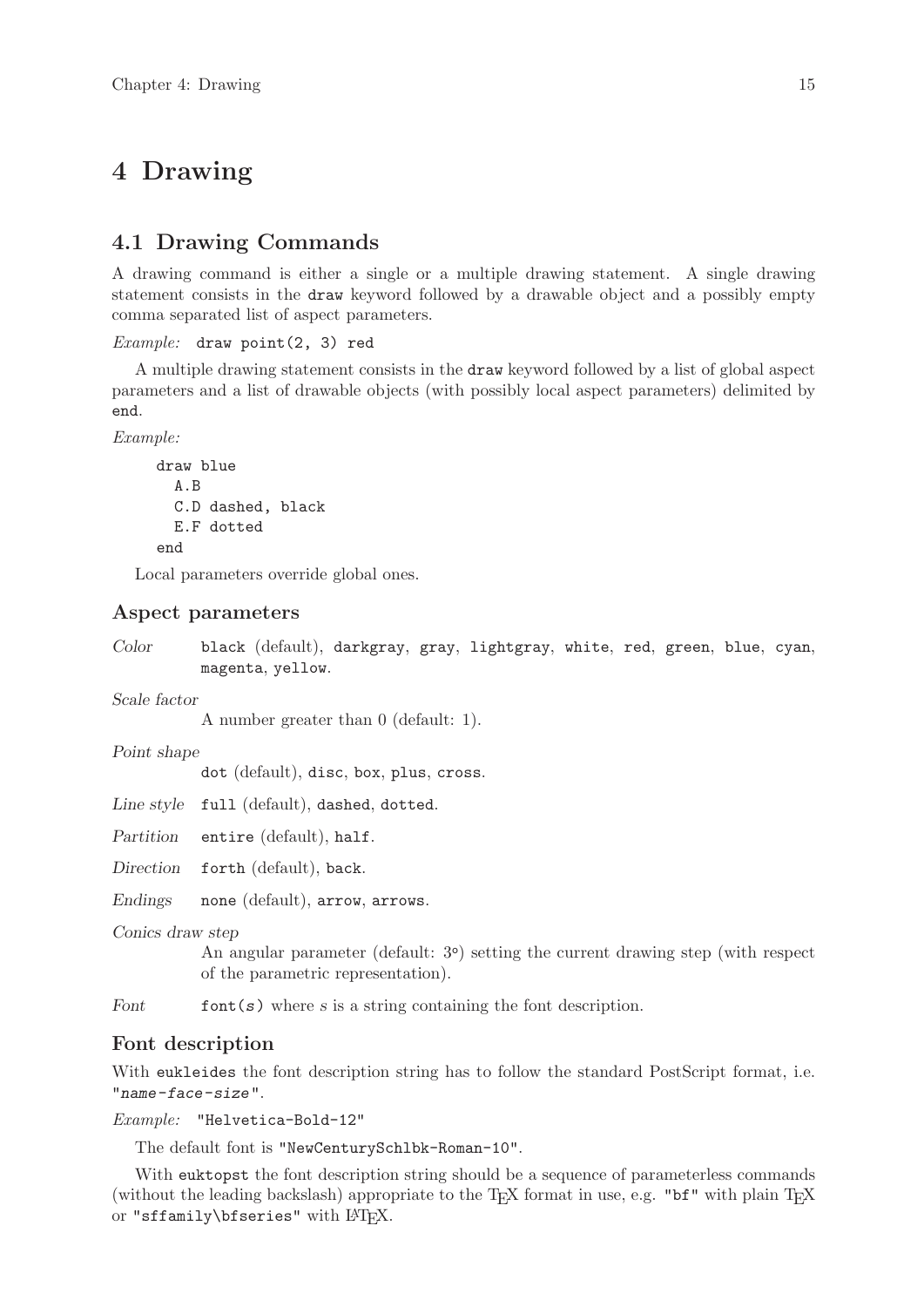#### Single drawing statements

#### draw A list

Draws point A, where list may contain color, scale and shape parameters.

#### draw v O list

Draws vector  $v$  from point  $O$ , where list may contain color, scale and style parameters. The scale factor determines the line thickness.

#### draw s list

Draws the open path corresponding to set  $s$ , where list may contain color, scale, style, direction and endings parameters.

#### draw (s) list

Draws the polygon corresponding to set s, where list may contain color, scale, style, direction and endings parameters.

#### draw [s] { color }

Fills the polygon corresponding to set s.

#### draw [s] a list

Hatches the polygon corresponding to set  $s$ , where list may contain color and scale parameters. The angular parameter a determines the direction of the hatches. The scale factor determines the spacing of the hatches (default: 1.5 mm).

#### draw l list

Draws line  $l$  where list may contain color, scale, style, partition and direction parameters. Using half yields the ray having same origin and direction than line  $l$ , using both half and back yields the ray with reverse direction.

#### draw c list

Draws circle c where list may contain color, scale and style parameters.

#### draw c a b list

Draws arc of circle  $c$  from polar angle  $a$  to polar angle  $b$  (with respect to the center of c) where list may contain color, scale, style, direction and endings parameters.

### draw [c] { color }

Fills circle c.

### draw [c] a list

Hatches circle c where list may contain color and scale parameters. The angular parameter a determines the direction of the hatches. The scale factor determines the spacing of the hatches (default: 1.5 mm).

#### draw c list

Draws conic c where list may contain color, scale, style and step parameters.

#### draw c a b list

Draws conic  $c$  from argument  $a$  to argument  $b$  (with respect to the parametric representation of c) where list may contain color, scale, style, direction, endings and step parameters.

#### draw l A a list

Writes string  $l$  with respect to point  $A$  in direction  $a$ , where list may contain color, scale and font parameters. The scale factor determines the distance from the center of the string to the point.

#### draw l s a list

Writes string  $l$  with respect to the middle of segment  $s$  in direction  $a$ , where list may contain color, scale and font parameters. The scale factor determines the distance from the center of the string to the middle of the segment (default: 3 mm).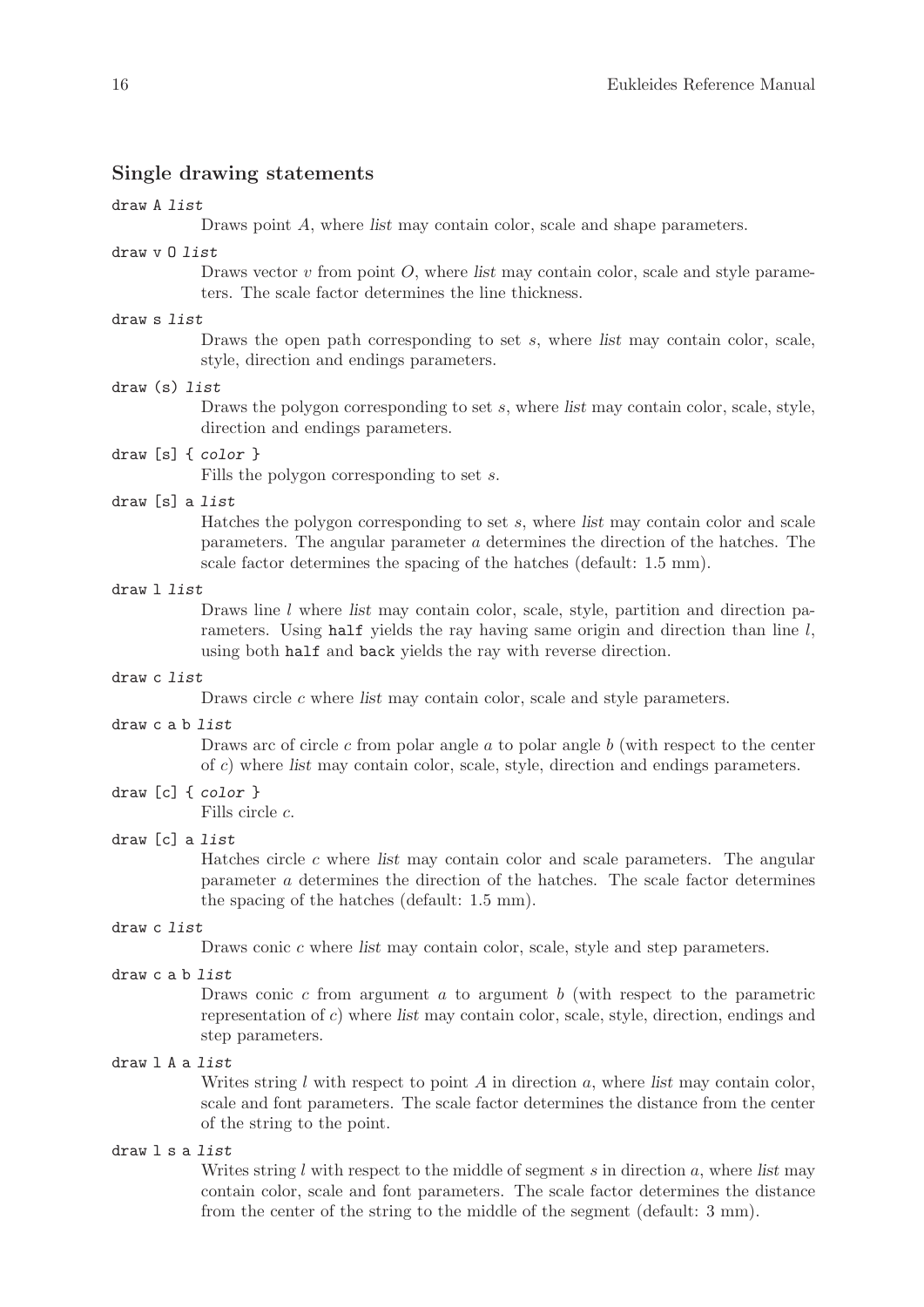#### <span id="page-20-0"></span>Output setting commands

scale z Sets the value of the length unit. (Default: 1 cm.)

box x, y, x', y' { , z } frame  $x, y, x', y'$  {,  $z$  }

Sets the coordinates of the lower left and upper right corner of the drawing frame, with optional scale factor z. Default coordinates are  $(-2, -2)$  and  $(8, 6)$ . With eukleides and euktopst, both commands yield the same result.

## 4.2 Label Commands

Label commands are useful to mark segments or angles with usual symbols, or to write point names. As for drawing commands, a label command is either a single or a multiple statement.

Example: label B.C double

Example:

```
label blue
  A.B
  B.C cross, black
  E.F double
end
```
Local parameters override global ones.

#### Label parameters

```
Segment mark shape
```
simple (default), double, triple, cross.

Angle mark shape

simple (default), double, triple, right, forth, back.

Angle mark decoration

none (default), dotted, dashed.

Color black (default), darkgray, gray, lightgray, white, red, green, blue, cyan, magenta, yellow.

Scale factor

A number greater than 0 (default: 1).

Font font  $(s)$  where s is a string containing the font description.

### Single label statements

#### label s list

Marks segment s where list may contain shape, color and scale parameters.

### label B, A, C list

Marks angle  $BAC$  (i.e. angle from ray AB to ray AC in anticlockwise direction) where *list* may contain shape, decoration, color and scale parameters. The forth and back shape yield arrowed angle marks (respectively in direct and reverse direction). The dotted decoration adds a dot inside the angle mark. The dashed decoration adds a tick on the angle mark.

#### label P a list

Assuming variable  $P$  contains a point, writes the name of  $P$  in direction  $\alpha$  from  $P$ , where list may contain color, scale and font parameters. The scale factor determines the distance from the center of the label to the point (default: 3 mm).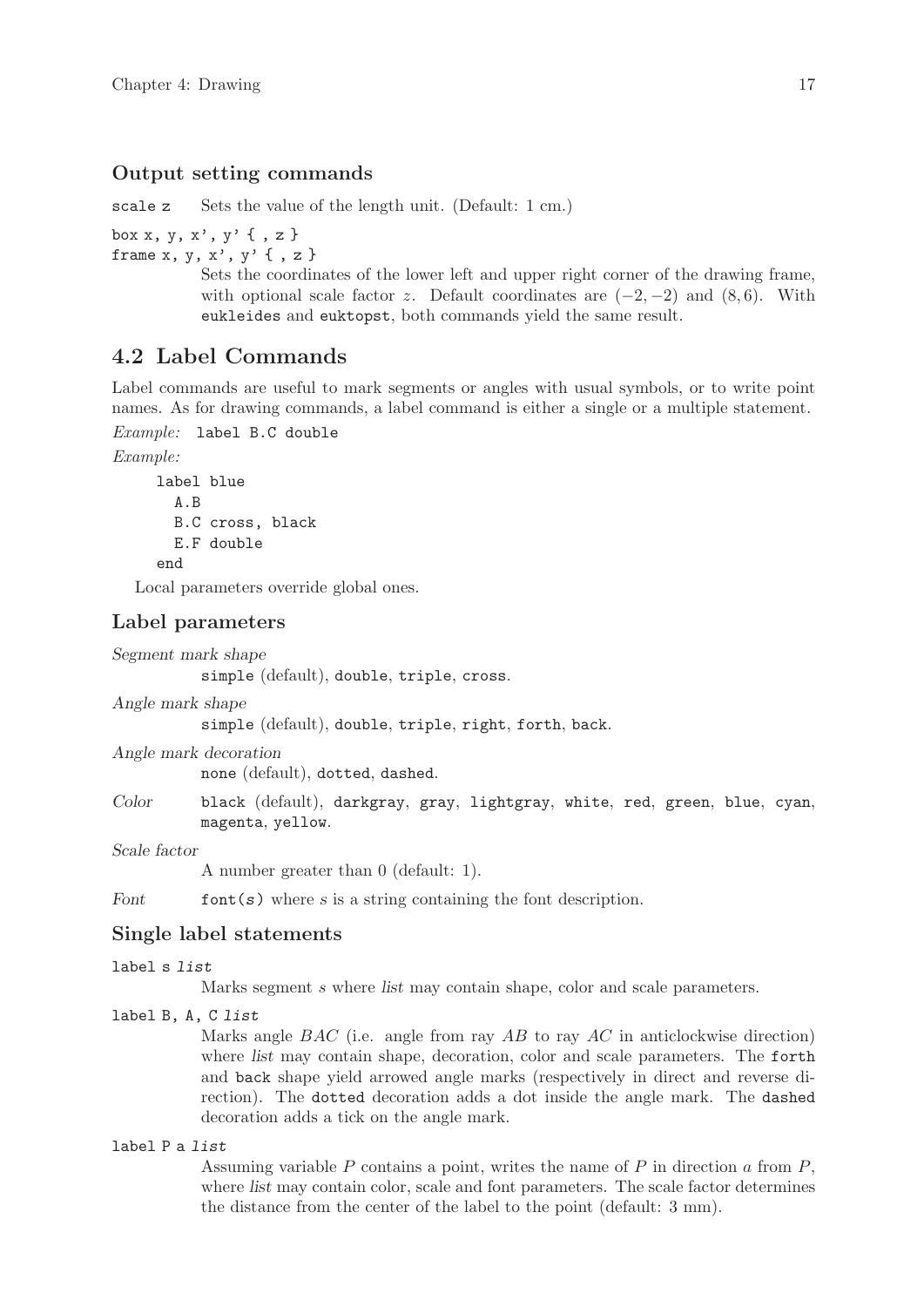## <span id="page-21-0"></span>5 Programming

## 5.1 Input and Output

### Input commands

read s Opens the file whose name is string s for reading.

close Closes the previously opened data file.

Standard input is used unless a data file is specified at command line invocation or open for reading.

### Input functions

number(s)

Reads a number from current input.

```
string(s)
```
Reads a string from current input.

String s is used as a prompt.

Example:

```
l = number('Length?")w = number('Width?'')draw rectangle(l, w)
```
When running in batch mode with no defined data file, the number function returns 0 and the string function returns the empty string.

### Output commands

Output commands take a comma separated list of printable objects as arguments. Printable objects are strings, numbers, points and sets. They are formatted the same way as for conversion to string.

- write  $s$  Opens the file whose name is string s for writing. If the file exists, its content will be overwritten. Otherwise, it is created.
- append s Opens the file whose name is string s for appending. The file is created if it does not exist. Writing starts at the end of the file.

release Closes previously opened result file.

print list

Writes list to current result file, or to standard output if none is open.

error list

Writes list to standard error stream.

#### output list

Writes list to output file. This may be useful to include low level PostScript or PSTricks command invocations.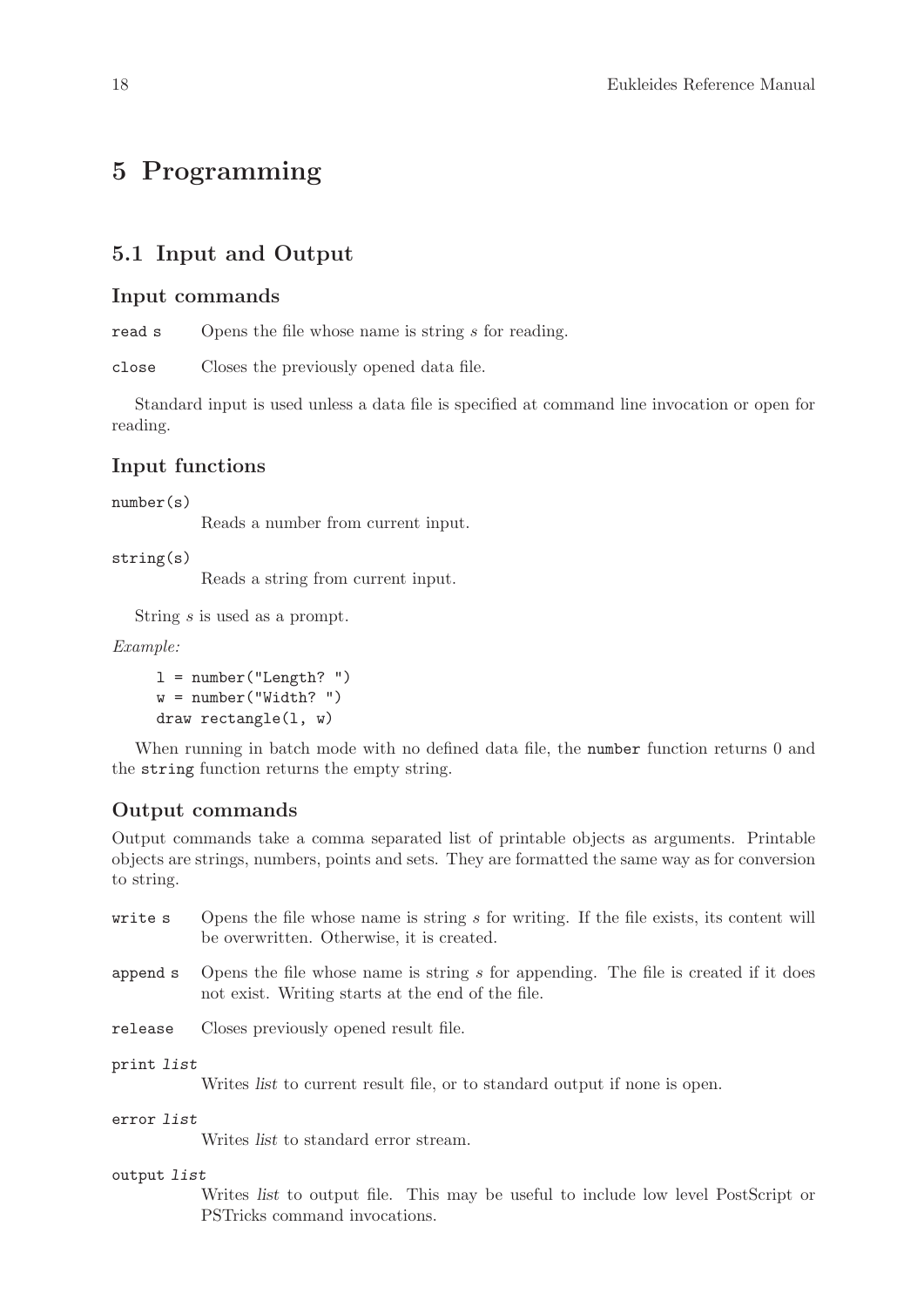## <span id="page-22-0"></span>5.2 Conditional Statements

Syntax for conditional statement is:

```
if assertion block { { elseif assertion block } ... else block } end
Example:
    if x < 0
```

```
print "x is negative."
elseif x > 0
  print "x is positive."
else
  print "x is null."
end
```
Using the stop command within a conditional statement allows to abort the execution of a script when some condition is met.

### Boolean operators

| not a   | Negation of assertion $a$ .             |
|---------|-----------------------------------------|
| a and b | Disjunction of assertions $a$ and $b$ . |
| a or b  | Conjunction of assertions $a$ and $b$ . |

## Boolean constants

true

false

### Comparison operators

- $a == b$  Checks whether objects a and b are equal, i.e. have the same internal representation. Objects may be numbers, strings, points, vectors, sets, lines, circles or conics.
- a != b Negation of the former.
- $x < y$  $x \leq y$  $x > y$

 $x \ge y$  Comparison of numbers x and y.

### Set assertions

A in  $s$  Checks whether point A belongs to set  $s$ .

 $\mathsf{empty}(s)$  Checks for emptiness of set s.

### Geometric assertions

- A on s Checks whether point A is on object s, where s may be a set (considered as an open path), a line, a circle or a conic.
- collinear(A, B, C)

Checks whether points A, B and C are collinear.

#### collinear(u, v)

Checks whether vectors  $u$  and  $v$  are collinear, i.e. have same or opposite directions.

#### parallel(l, l')

#### perpendicular(l, l')

Direction comparison of lines  $l$  and  $l'$ .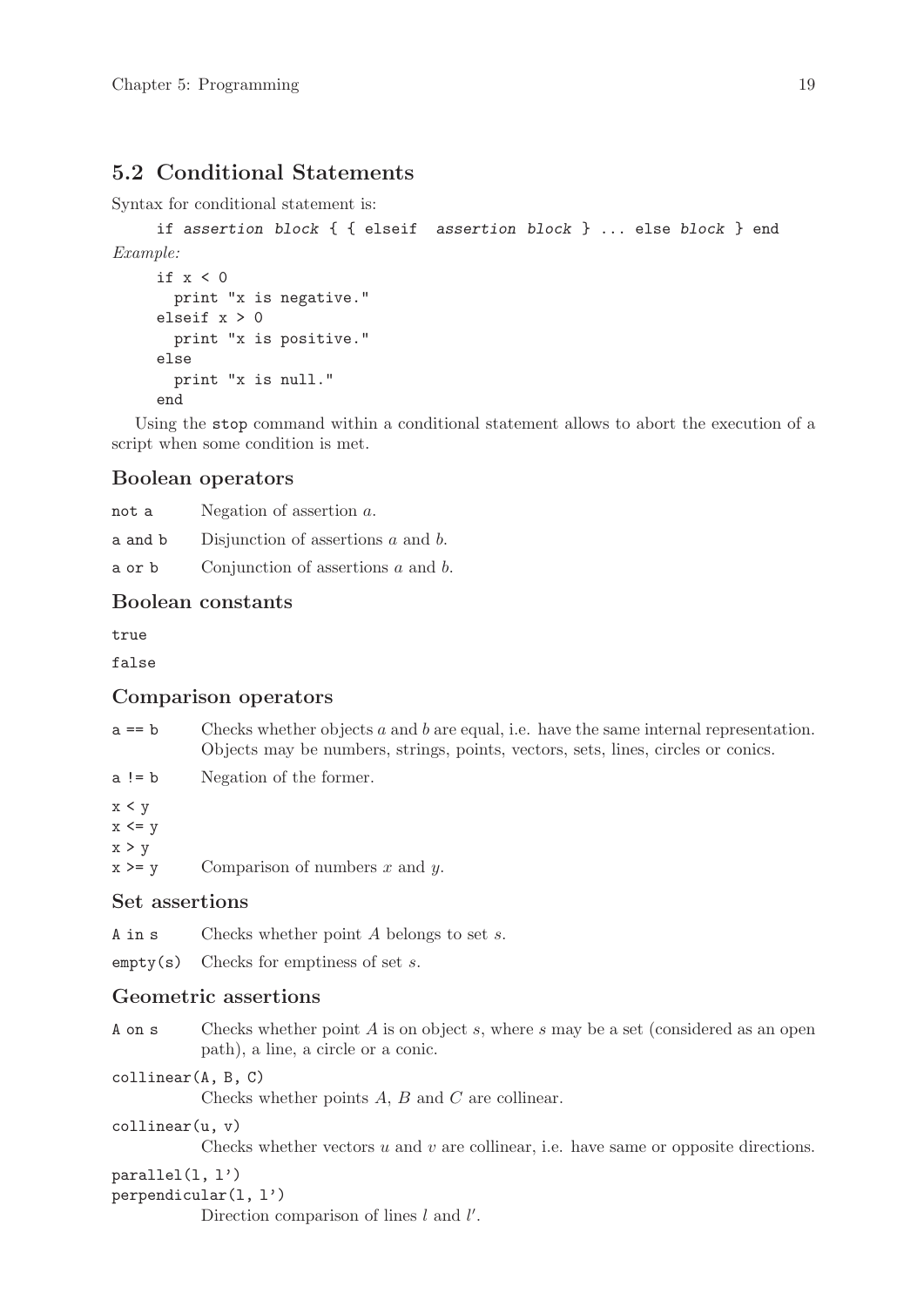<span id="page-23-0"></span>ellipse(c) hyperbola(c) parabola(c) Type checking of conic c. isosceles(A, B, C) equilateral(A, B, C) right(A, B, C) Type checking of triangle ABC. parallelogram(A, B, C, D) rectangle(A, B, C, D) square(A, B, C, D) Type checking of quadrilateral ABCD.

### Output format flags

eps True with eukleides.

pstricks True with euktopst.

display True within GUI.

### Ternary operator

assertion ? x | y

Number  $x$  if assertion is true, number  $y$  otherwise.

## 5.3 Iterative Statements

#### while assertion block end

Repeats block while assertion is true.

```
for i = a to b \{ \text{step } c \} block end
```
Repeats block while incrementing number  $i$  by  $c$  (default: 1), from  $a$  to  $b$ . Numbers  $b$  and  $c$  are evaluated at each step. Iteration ends as soon as  $i$  is greater than or smaller than  $b$ , depending on the sign of  $c$ .

#### for P in s block end

Repeats block while point  $P$  runs through set  $s$ .

Example:

```
0 = point(3,2)H = hexagon(0, 3, 0^{\circ})draw (H)
for P in H
  draw O.P dotted
end
```
## 5.4 Function Definitions

A command or function definition consists in a header followed by a block of instructions delimited by end.

A command definition header consists in a command name followed by a comma separated parameter declaration list enclosed in parenthesis. A parameter declaration consists in a parameter type: number, point, vector, set, line, circle, conic or string, followed by a parameter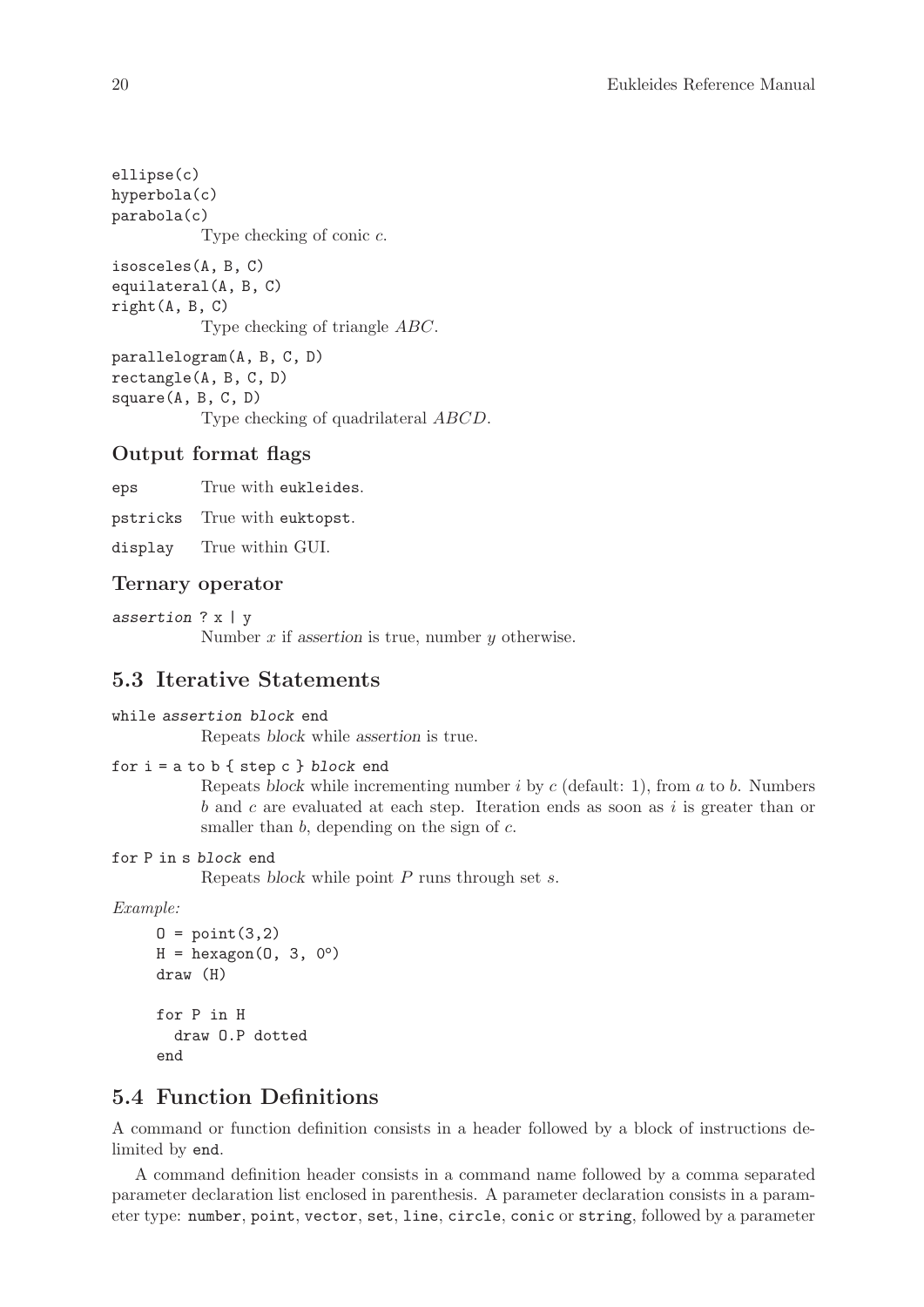<span id="page-24-0"></span>name. A function definition header is identical to a command definition header except that it starts with a return type.

A function definition must contain at least a return statement, which consists in the return keyword followed by an appropriate expression. Command definitions may contain empty return statements.

Example:

```
number square(number x)
  return x*x
```
end

Variables may be declared local to a command or function definition using the local keyword. Example:

```
vector conjugate(vector v)
 local x, y
 x = abscissa(v)y =ordinate(y)return vector(x, -y)end
```
## 5.5 Modules

Eukleides scripts may be modular using include directives. An include directive consists in a line starting with the at sign (@) followed without white space by the path to the file (either absolute or relative). To avoid circular references, only 20 levels of inclusion are allowed.

## 5.6 Interactive Variables

The GUI for the first version of the Eukleides language, named xeukleides, allowed to interactively modify the value of numeric variables using the keyboard. The planned GUI for the second version will have similar features.

### Mobile points

A mobile point is a point-valued variable which is bound to a state (A to Z) and to the keyboard arrows. To switch to a given state, the user has to hit the corresponding key.

Syntax for a mobile point declaration is:

```
mobile var \{ (state) \} = pointmobile var ({ { state, } z) = point
mobile var ( { state, } x,  y,  x',  y' { , z }  ) = point
```
unless var already contains a point, in which case the initialisation part has to be omitted.

A state identifier consists in the number sign (#) followed by the corresponding uppercase letter. When omitted, the variable is bound to the state corresponding to the first letter of its name. Number  $z$  is the amount by which the appropriate coordinate is incremented or decremented for each stroke on the arrow keys (default: 0.1). Numbers x and  $x'$  are the minimal and maximal abscissa, numbers  $y$  and  $y'$  are the minimal and maximal ordinate. By default there are no boundaries.

Example: mobile P\_0(#A, 0.2)

### Interactive numeric variables

An interactive numeric variable is bound to a state (A to Z) and to either the horizontal or the vertical keyboard arrows.

Syntax for interactive variable declaration is: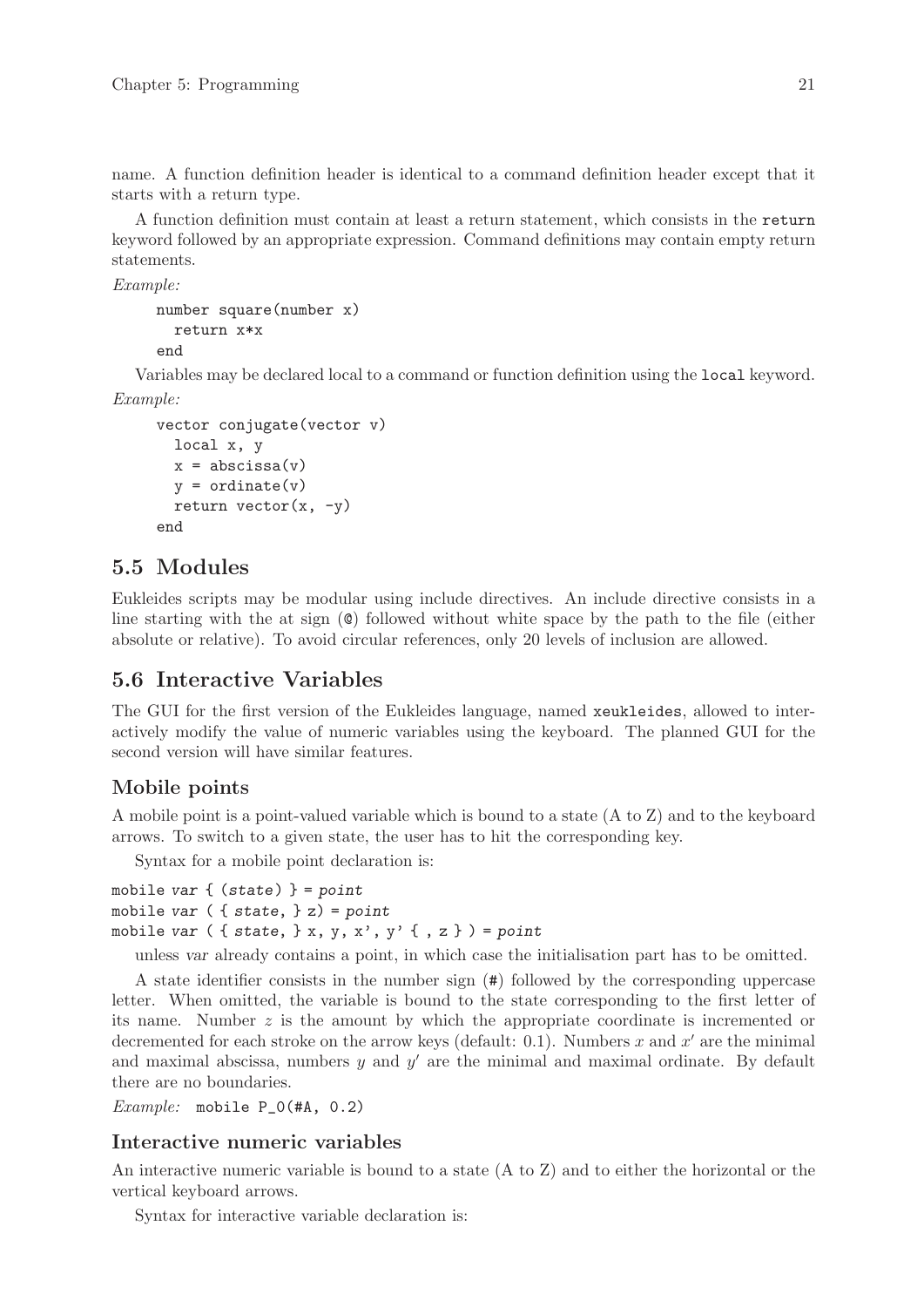horizontal variable (state  $\{ , x, y \}$   $\{ , z \}$ ) = t vertical variable (state  $\{ , x, y \}$   $\{ , z \}$ ) = t

Numbers  $x$  and  $y$  are the lower and upper bound. By default there are no boundaries. Number  $z$  is the amount by which the variable is incremented or decremented (default: 0.1).

Example: horizontal  $x$ (#A, -1, 1)

### Initialisation directives

An initialisation directive is equivalent to keystrokes prior to execution. It consists in a single line starting with a number sign followed by a space separated list of pairs of letters and integers. Lowercase letters correspond to horizontal arrows, uppercase to vertical. Negative integers correspond to left or down directions, positive to right or up.

#### Example:  $# a 5 A 10 b -4$

This initialisation directive is equivalent to 5 strokes on the right arrow key and 10 strokes on the up arrow key in A state and 4 strokes on the left arrow key in B state.

An initialisation directive may also be given as a command-line parameter (using the --interactive option. If several initialisation directives are present, only the last one is taken into account.

### Animation

With eukleides, the  $-$ -animate option allows to generate PostScript files containing several pages which may be converted into animated GIFs (using ImageMagik's convert for instance). The parameter for this option consists in a single letter followed by an integer number (without space), with the same meaning as for initialisation directives.

 $Example:$  eukleides  $--$ animate=A20 figure.euk

The former command yields a 20 pages PostScript file, each step corresponding to a stroke on the up arrow key.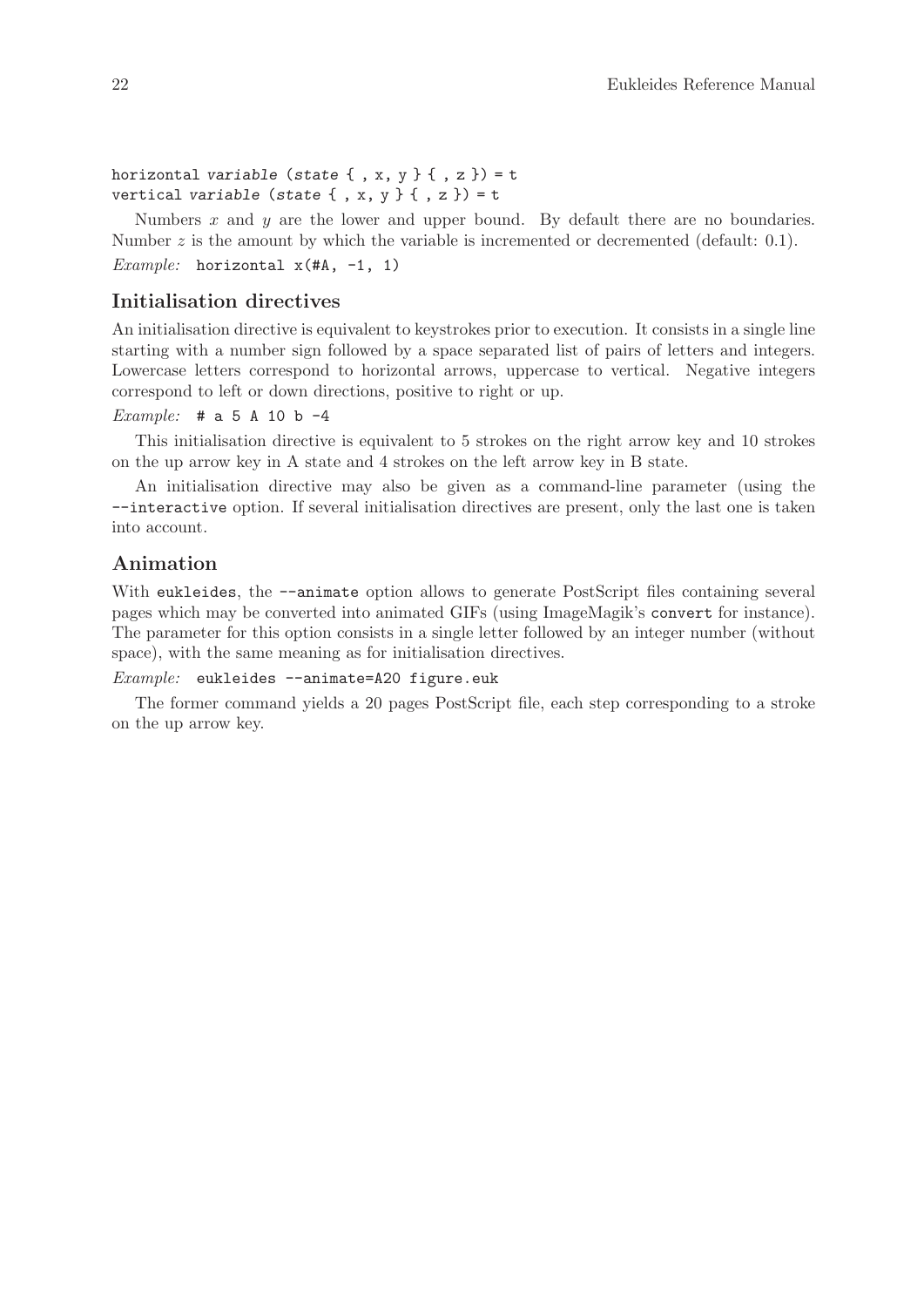## <span id="page-26-0"></span>6 Usage

## 6.1 Invocation

Command-line invocation for eukleides, euktopst, or euktoeps is:

program { option ... } file\_name

The name of the generated output is formed of the base name of the input file and the .eps or .ps suffix for eukleides, the .pst suffix for euktopst, or the .eps suffix for euktopst. The base name is the file name deprived of the .euk suffix. If the .euk suffix is not present, the base name is the file name itself.

### Common options

-l, --locale{=lang}

Use keywords localized in language lang. With no argument given, the current locale is set to the value of the LANG environment variable. This feature may be disabled.

-#, --interactive=string

Modify interactive variables.

-v, --version

Print version number and exit.

-h, --help

Print a short help and exit.

### Options specific to eukleides and euktopst

```
-o, --output{=output_file}
```
Set an output file name. With no argument given, the output stream is set to standard output.

#### -b, --batchmode{=data\_file}

Don't stop for input. If given, use *data\_file* instead of standard input.

### Option specific to eukleides

-a, --animate=string

Animate interactive script.

### Options specific to euktoeps

- -i, --include=string Include LATEX directives in preamble.
- -d, --data=data\_file Use specific data.

## 6.2 T<sub>F</sub>X

The eukleides package that comes with the Eukleides distribution provides a convenient way to include geometric figures in LAT<sub>EX</sub> documents.

Eukleides figures must be enclosed in eukleides environments. When first running latex or pdflatex, the enclosed codes are saved to individual files, named after the TEX source. For instance, mydoc.tex would yield mydoc-fig1.pst, mydoc-fig2.pst, etc.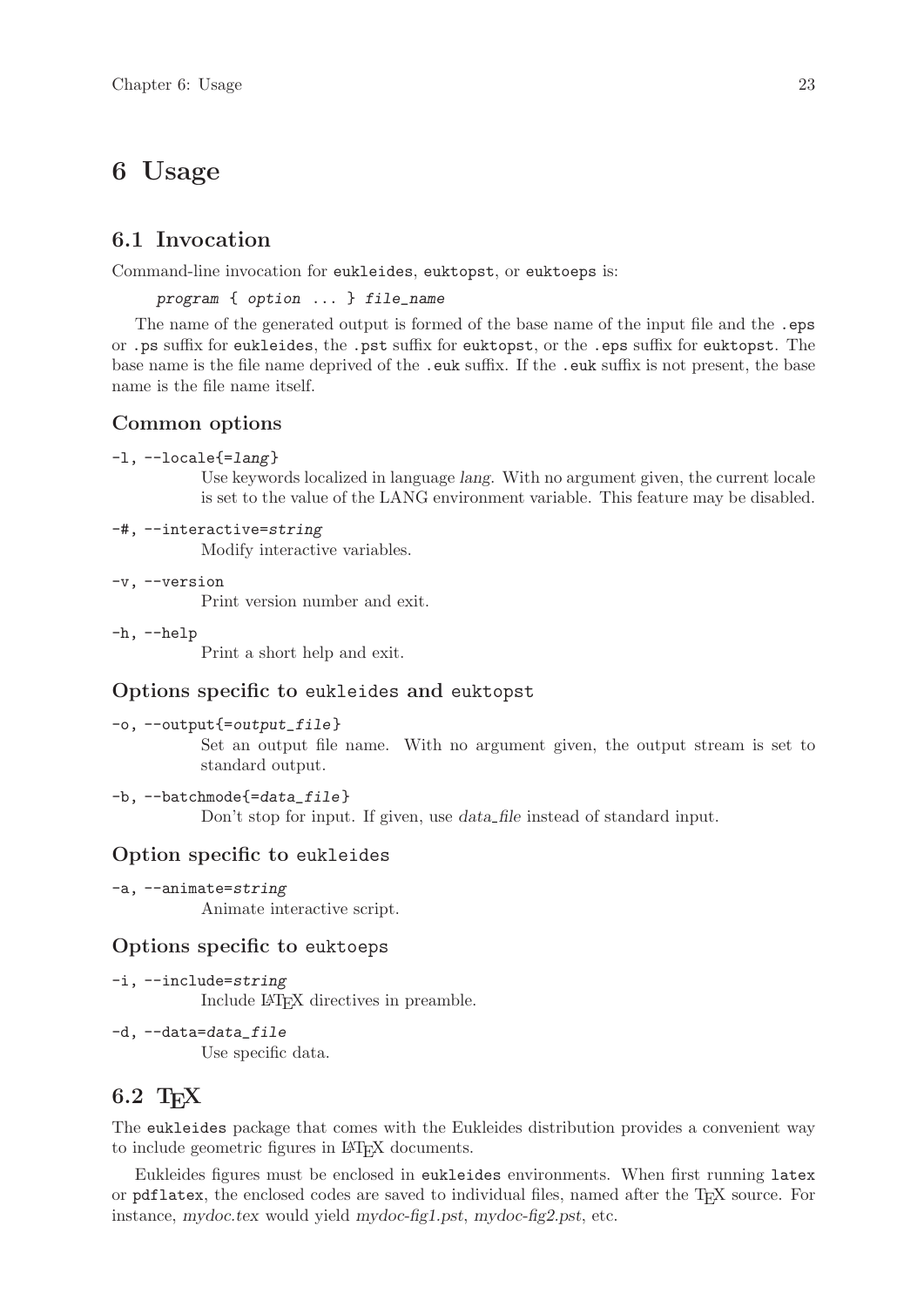<span id="page-27-0"></span>When using latex, the figure files should then be transformed in TEX files with the euktotex script (which takes the TEX source name as argument), and latex run again. It should be noted that the PSTricks package is automatically loaded if necessary.

When using pdflatex, due to incompatibilities with PSTricks, the figure files should be transformed in PDF pictures with the euktopdf script (which likewise takes the T<sub>E</sub>X source name as argument), and pdflatex run again. If specific packages are required to typeset the figures, the corresponding \usepackage directives have to be enclosed in a packages environment in the preamble. This has no effect when using latex.

## 6.3 Localized Keywords

Localized versions of the keywords are available (currently German and French). The --locale option allows to specify the desired locale. With no argument given, the current locale is set to the value of the LANG environment variable. Otherwise the argument has to be a valid locale identifier, e.g. fr\_FR or fr\_FR.utf8, depending on the default charmap. This feature may be disabled at build time.

Conversion tables for each language are provided with the Eukleides distribution.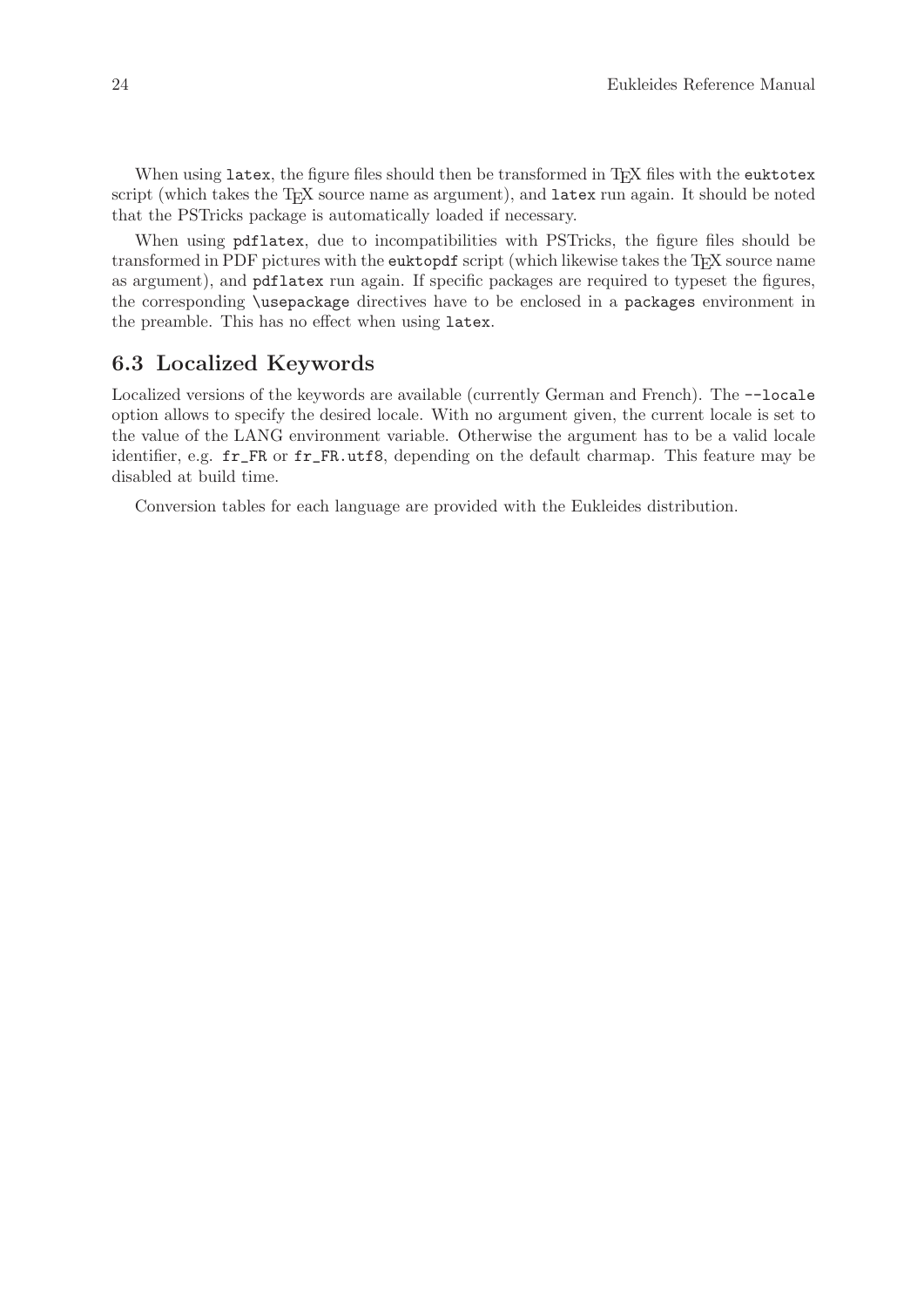# <span id="page-28-0"></span>Command Index

## $\mathbf A$

## $\, {\bf B}$

| $barycenter \ldots \ldots \ldots \ldots \ldots \ldots \ldots \ldots \ldots \ldots \ldots \ldots 5$ |  |
|----------------------------------------------------------------------------------------------------|--|
|                                                                                                    |  |
|                                                                                                    |  |
|                                                                                                    |  |

# $\mathbf C$

| $cat \ldots \ldots \ldots \ldots \ldots \ldots \ldots \ldots \ldots \ldots \ldots \ldots \ldots 3$                     |  |
|------------------------------------------------------------------------------------------------------------------------|--|
|                                                                                                                        |  |
|                                                                                                                        |  |
|                                                                                                                        |  |
|                                                                                                                        |  |
| $\texttt{clamp} \dots \dots \dots \dots \dots \dots \dots \dots \dots \dots \dots \dots \dots \dots \dots \dots \dots$ |  |
|                                                                                                                        |  |
|                                                                                                                        |  |
|                                                                                                                        |  |
|                                                                                                                        |  |
|                                                                                                                        |  |
|                                                                                                                        |  |
|                                                                                                                        |  |
|                                                                                                                        |  |

## $\label{eq:1} \mathbf{D}$

## ${\bf E}$

## $\mathbf{F}$

# $\overline{G}$

# $\overline{\mathrm{H}}$

## $\bar{\mathbf{I}}$

## $\mathbf{L}%$

| $locus \ldots \ldots \ldots \ldots \ldots \ldots \ldots \ldots \ldots \ldots \ldots \ldots \ldots 14$ |  |
|-------------------------------------------------------------------------------------------------------|--|

## $\mathbf{M}$

| $\texttt{max}\dots\dots\dots\dots\dots\dots\dots\dots\dots\dots\dots\dots\dots\dots\ 2$                      |  |
|--------------------------------------------------------------------------------------------------------------|--|
|                                                                                                              |  |
|                                                                                                              |  |
| $\texttt{min} \dots \dots \dots \dots \dots \dots \dots \dots \dots \dots \dots \dots \dots \dots \dots \ 2$ |  |
|                                                                                                              |  |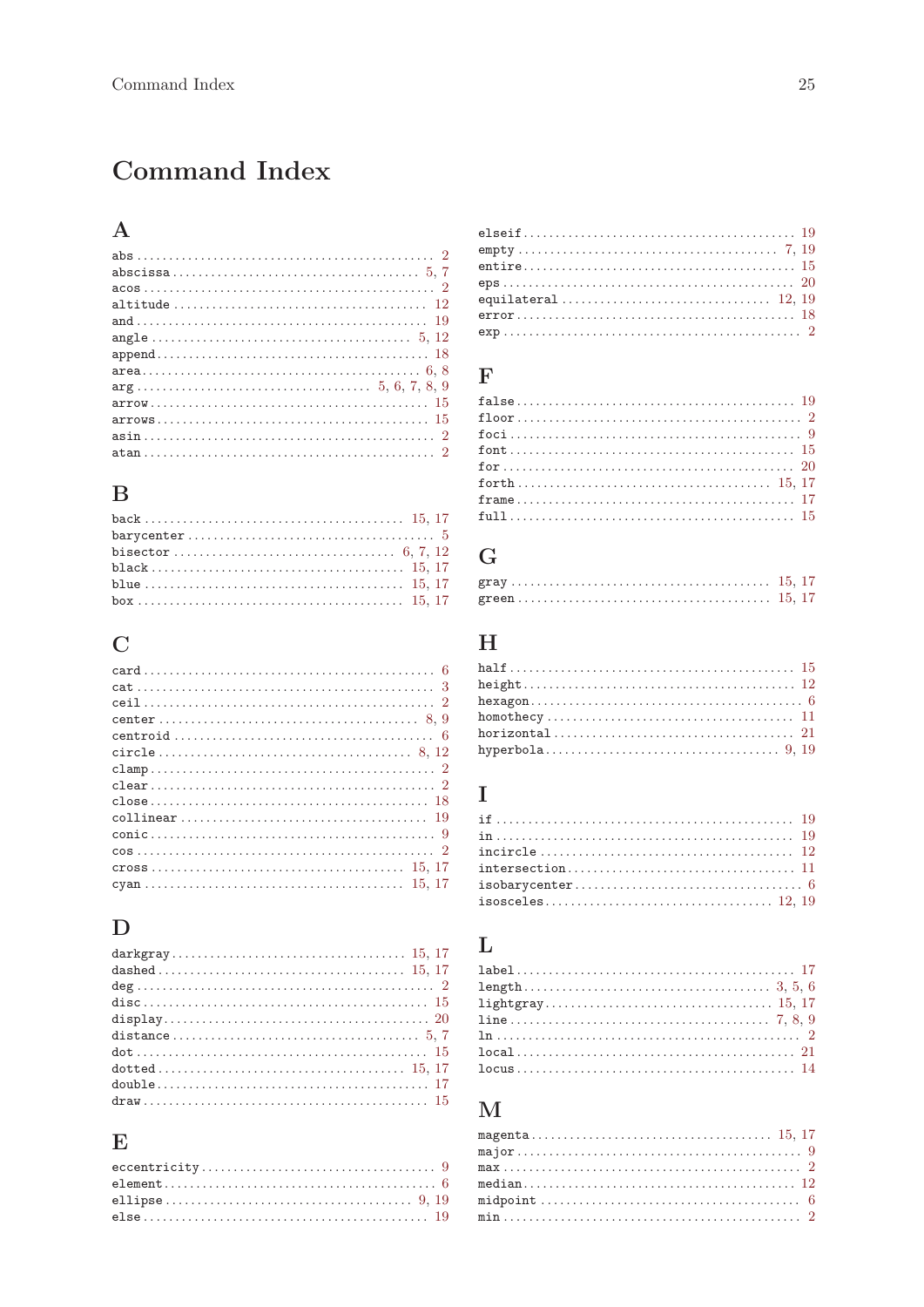## $\overline{\mathbf{N}}$

## $\mathbf{O}$

## ${\bf P}$

## $\mathbf R$

| $reflection \ldots \ldots \ldots \ldots \ldots \ldots \ldots \ldots \ldots \ldots \ldots \ldots \ 11$ |  |  |  |  |  |  |  |  |  |  |  |  |  |  |  |  |  |  |
|-------------------------------------------------------------------------------------------------------|--|--|--|--|--|--|--|--|--|--|--|--|--|--|--|--|--|--|

## $\verb"release" ( \verb"........ \verb"........ \verb"........ \verb"........ \verb"........ \verb"..." \verb"..." \verb"18"$  ${\bf return}\dots{\dots{\dots{\dots{\dots{\dots{\dots{\dots}}}}}}\ \ \, \mathop{21}\limits_{12,~17,~19}$

## S

| $sqrt{2}$ |  |
|-----------|--|
|           |  |
|           |  |
|           |  |
|           |  |
|           |  |
|           |  |
|           |  |

## $\mathbf T$

## $\overline{\mathbf{V}}$

## W

## Y

|--|--|--|--|--|--|--|